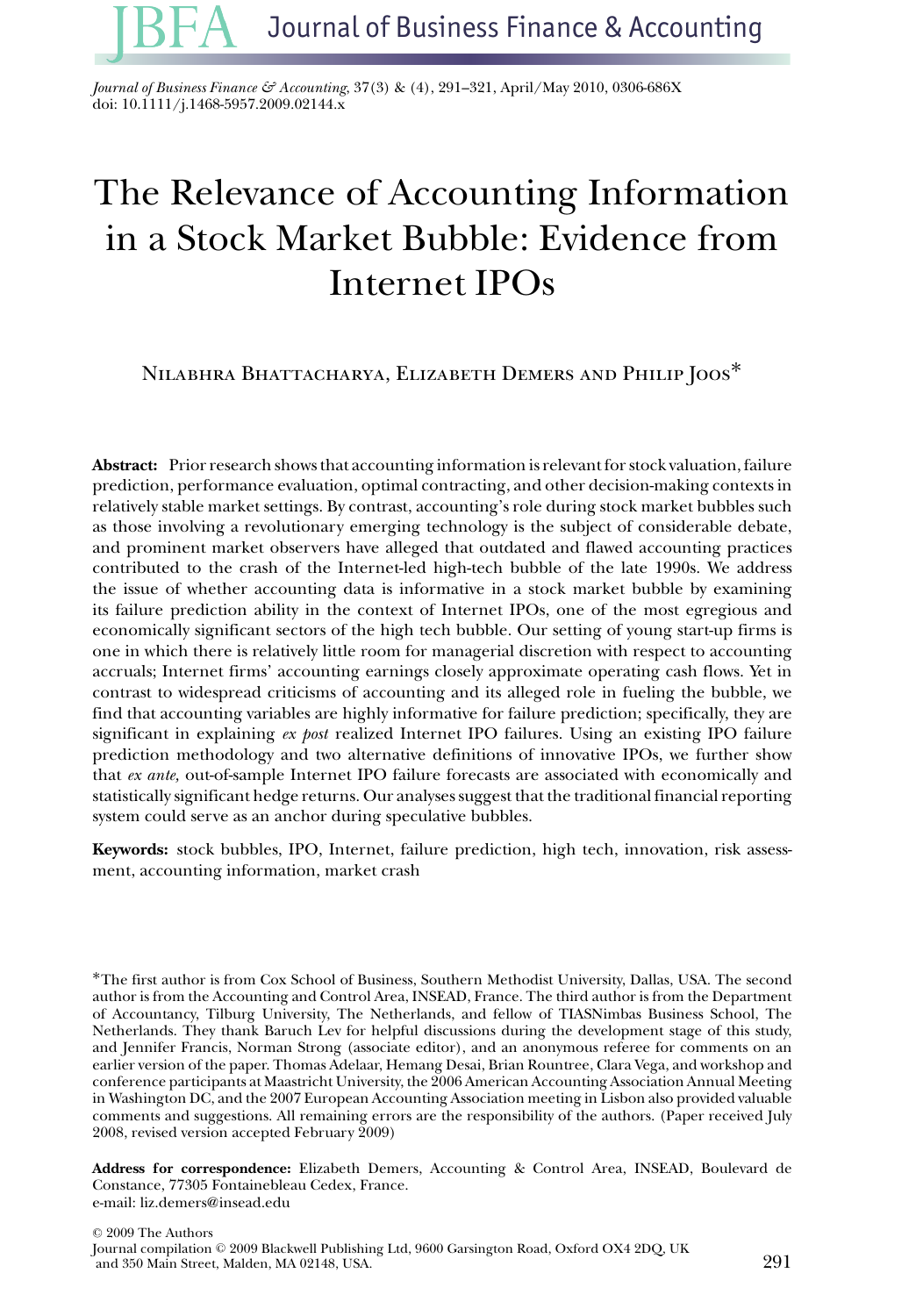### 1. INTRODUCTION

The dramatic rise and fall of the Internet sector remains the subject of much controversy, speculation and debate.<sup>1</sup> Influential economic observers have alleged, for example, that outdated and flawed accounting practices provided biased information contributing to inflated pricing that culminated in the crash of the high tech bubble of the late 1990s. The Chairman of President Clinton's Council of Economic Advisors and Nobel Laureate economist, Joseph Stiglitz, stated, 'bad accounting provided bad information, and part of the irrational exuberance was based on this bad information' (Stiglitz, 2003, p. 10). In a similar vein, prominent macroeconomist and Nobel prize winner Paul Krugman commented that poorly crafted accounting standards and compliant auditors aided in the excesses of the 1990s bull market (Krugman, 2004, p. 108). Other commentators suggest that the accounting principles are not to be blamed. Penman (2003), for example, argues that many of the accounting practices blamed for the debacle are reckless violations of sound principles of revenue recognition, expense matching and debt recognition, and are *not* the failure of the principles, per se. In light of these mixed but strongly held views, we examine whether the financial reporting system provided useful and reliable information for failure risk assessment in the context of an economically significant sector of the recent stock market 'bubble,' Internet IPOs.2

Accounting information has been shown to be valuable in many settings. Extant research contends that earnings, in particular, is the premier source of financial information, with investors and managers using earnings more than any other summary measure of performance (e.g., Liu, Nissim and Thomas, 2002; and Graham et al., 2005). Earnings also serve as key inputs for firm valuation (e.g., Biddle et al., 1995; and Francis et al., 2003). Corporate governance research provides evidence that accounting information is used for designing optimal contracts and for mitigating agency issues (see Bushman and Smith, 2001, for a review).

Most of this body of work examines the usefulness of accounting information in the context of established firms. Demers and Joos (2007) (hereafter DJ) extend this research to show that accounting fundamentals are also informative in assessing the failure risk of young firms (i.e., IPOs).<sup>3</sup> The purpose of the current study is to investigate whether accounting information is relevant even during extreme bubblelike conditions.4 Our analysis is prompted by claims that the traditional financial reporting model, developed during the Industrial age, is not relevant for valuing

1 For example, Welch (2001) identifies stock market 'frenzies' such as the Internet bubble as one of the top 10 challenges yet to be addressed by empirical capital markets research. Ritter (2001) comments that the Internet bubble of 1999 will be to IPO researchers what the Great Depression of the 1930s is to macroeconomists.

4 In Section 2(*ii*) we present descriptive evidence to support the characterization of Internet stocks during the late 1990s and early 2000 as being under 'bubble like conditions.'

<sup>2</sup> It is empirically difficult to definitively test whether a bubble exists, and this is not the focus of the current study. We follow multiple recent studies that conclude that bubble-like conditions were present during this period (e.g., Ofek and Richardson, 2003; Brunnermeier and Nagel, 2004; and Griffin et al., 2006; among others).

<sup>3</sup> Internet stocks were not included in the main DJ sample. In specification checks, DJ report that their results are robust to the inclusion of Internet stocks. Given, however, that Internet firms comprise less than 10% of their sample, it is not surprising that including them has little effect on their results. Further, this specification check is not, in our view, equivalent to stating that accounting was useful for the risk assessment of Internet IPOs that were subject to extreme euphoria and mispricing. Consequently, in order to address our specific research question, a separate, dedicated examination of the Internet sector is needed.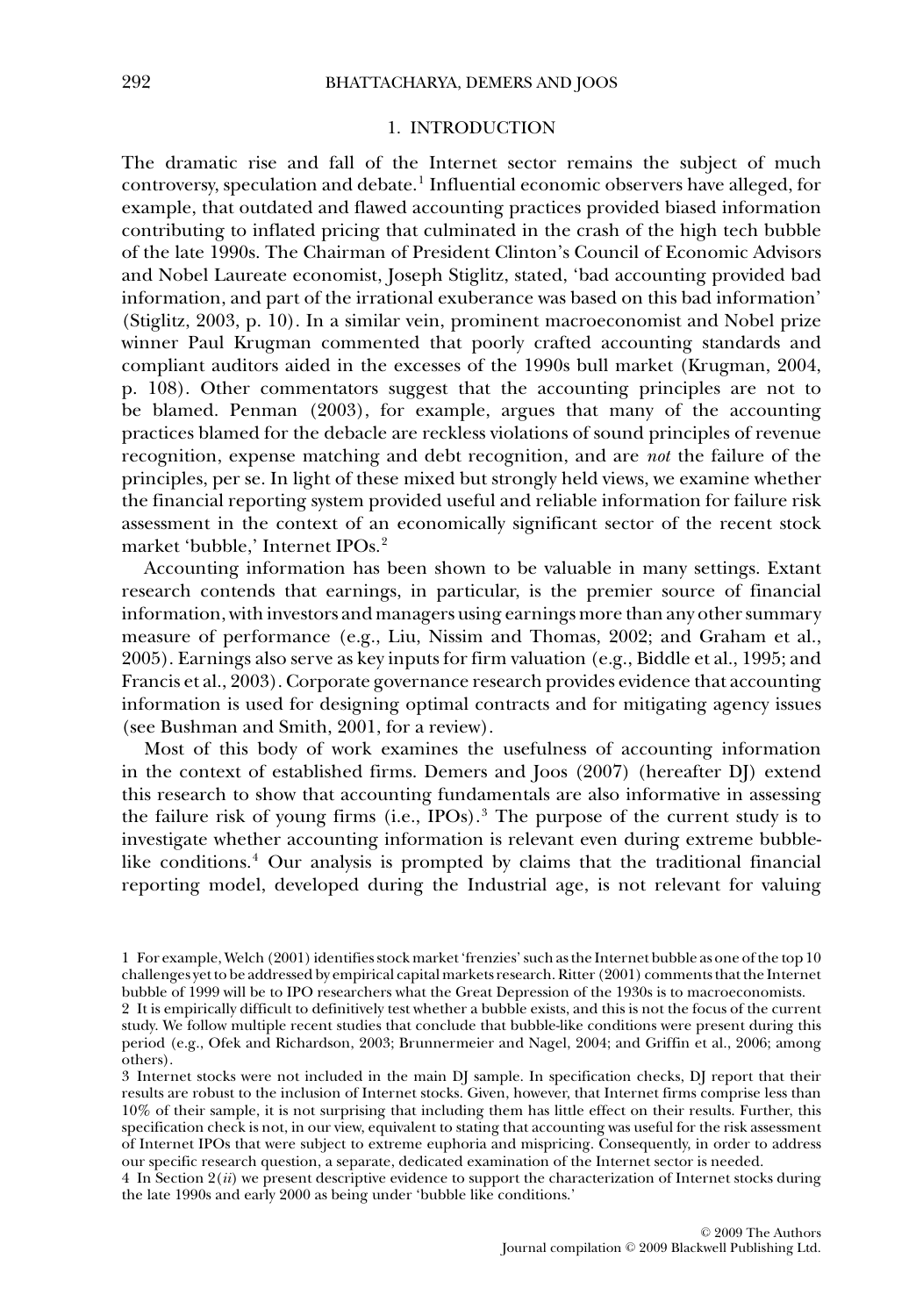innovative, intangibles laden companies (Lev and Zarowin, 1999), much less those in a revolutionary technology industry such as the Internet (Peel, 2001). Notably, such young start-up firms are subject to relatively little accounting discretion.5

Accordingly, our study is not an investigation of opportunistic accounting practices, earnings management, or discretionary accruals at the time of IPO. Rather, the goal of our paper is to extend prior research by examining whether fundamental accounting variables are informative in anchoring investors' valuation expectations even during the volatile developmental stage of a revolutionary technology industry.

The implications of our analysis are pertinent to investors and regulators who are concerned about extreme wealth erosions following the bursting of bubbles. In the two years following the Internet-driven crash of the NASDAQ Composite Index in March 2000, approximately \$8.5 trillion dollars of shareholder wealth was lost (Stiglitz, 2003, p. 6). Moreover, the Internet 'bust' is generally considered to be the trigger for the much broader technology market recession that followed. Economic inefficiencies arising out of such tremendous resource misallocations and social welfare costs associated with such extreme shareholder wealth erosion pose a formidable challenge to academics, practitioners and regulators. The criticisms leveled at the accounting system in the wake of the Internet crash strike at the very heart of the accounting discipline because one of the fundamental roles of accounting information is to facilitate the efficient allocation of capital.

Our research design builds on the predominantly accounting-based IPO failure prediction methodology developed by  $D$ J (2007). In developing their model,  $D$ J specifically exclude the anomalous Internet IPOs from their sample; as a consequence, their results do not speak to our research question. In order to address our specific research question, we first analyze accounting indicators of Internet IPO firms that went public during the period 1992 through February 2000. We document that accounting fundamentals were very weak for the majority of Internet IPO firms despite the optimism expressed by investors about these companies. An example of this exuberance is the large first day returns to Internet IPOs, which averaged over 80%.<sup>6</sup> Yet by standard accounting risk metrics, these Internet IPOs exhibited very weak fundamentals at their IPO dates: 88% of Internet companies reported negative earnings in the year prior to their IPO, 91% of these firms had accumulated deficits, and many Internet firms did not even have revenues at the time of their IPOs. Our evidence is consistent with Penman's (2003) conjecture that in general during this period, momentum investing displaced fundamental investing. In the end, over 24% of publicly-traded Internet companies ultimately failed within five years of their IPO.7 Probing further, we document that contrary to the criticisms leveled at 'bad' accounting data, numerous accounting indicators are significant in explaining *ex post* IPO failures. Moreover, the accounting indicators exhibit significant incremental explanatory power over competing nonaccounting variables.

We also investigate the role of accounting information in the context of experiential learning. Specifically, we investigate whether investors could have used accounting fundamentals and the experiences of past IPOs of innovative companies to become

7 The technical definition of 'failure' that we adopt for this study is explained in Section 4(*i*).

<sup>5</sup> The one exception in the context of Internet firms relates to their sometimes questionable revenue recognition practices (see e.g., Trueman et al., 2001; Davis, 2002; and Bowen et al., 2002).

<sup>6</sup> The first day return is defined as the difference between the closing price at the end of the first day of trading minus the offer price, scaled by the offer price.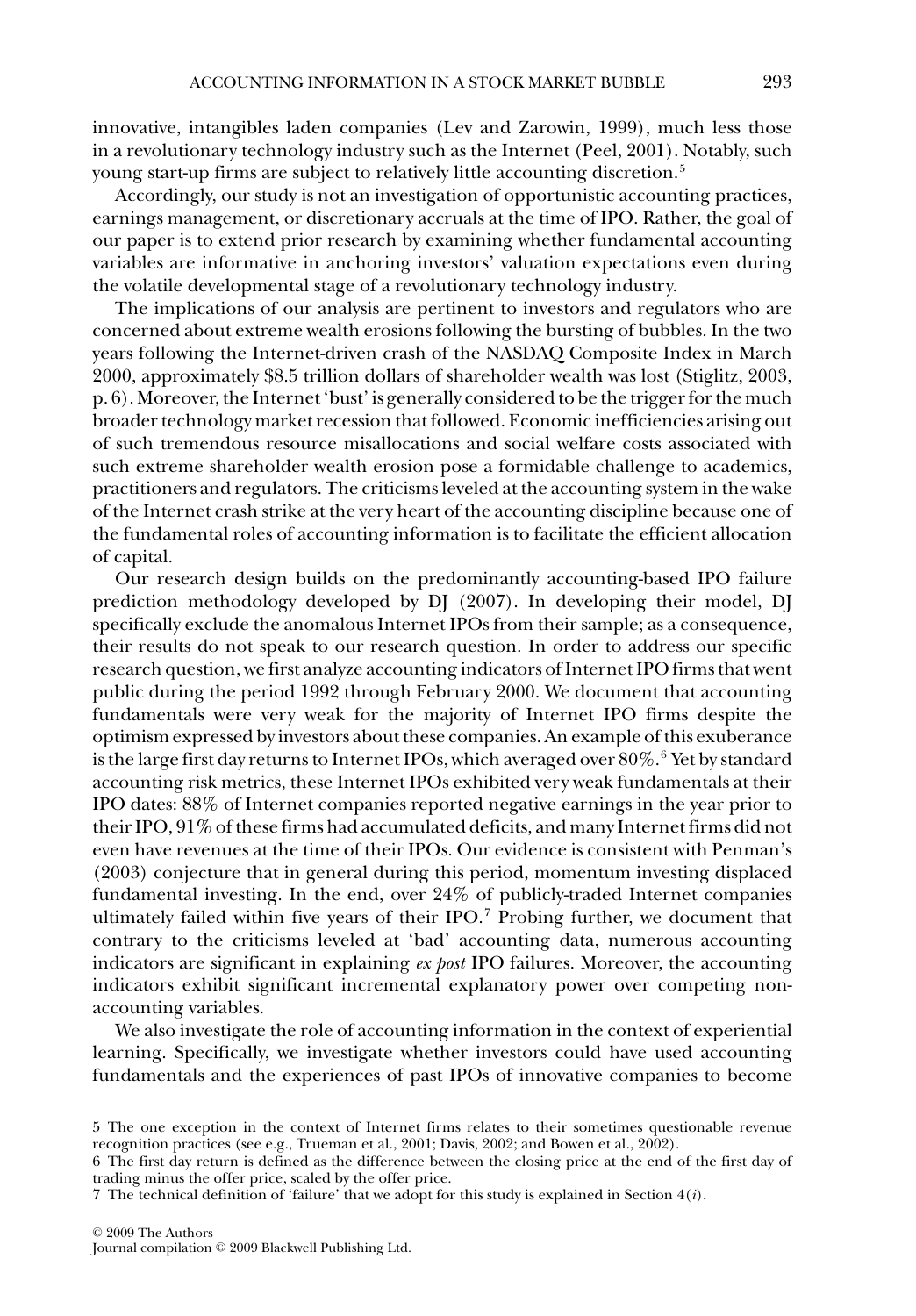more informed about the heightened failure risk of Internet companies. Our approach presumes that the past experiences of firms that utilize innovative ideas or technologies are relevant for predicting failure in the Internet sector. In testing this idea, we use two approaches to define and identify innovative firms, $\delta$  and we estimate the DJ model on each of the two resulting prediction samples. Using the failure parameter estimates derived from these fitted models to develop strictly out-of-sample failure forecasts, we find that a model using either definition of innovation successfully predicts Internet IPO failures. Furthermore, a hedge strategy of going long (short) in Internet IPOs with low (high) failure risk yields significant one-, two- and three-year post-IPO abnormal returns. These findings demonstrate the value of learning from the history of innovative firms' IPOs.

In sum, our analyses suggest that accounting systems did provide reliable information even during the extremely volatile developmental stage of the Internet sector. Our evidence confirms Penman's (2003) premise that the financial reporting system could serve as an anchor during speculative bubbles.

The rest of this paper is organized as follows. Section 2 provides historical background to the Internet and other revolutionary technology industry shakeouts. In Section 3, we define our samples of Internet and other innovative IPO firms, while Section 4 examines the association between IPO date accounting information and *ex post* realized Internet IPO firm failures. In Section 5, we present the results from our out-of-sample Internet IPO failure predictions and associated hedge returns. Section 6 provides concluding remarks.

#### 2. HISTORICAL BACKGROUND

#### *(i) The Rise and Fall of the Internet Sector*

Figure 1 presents a time series chart of the market value of publicly-traded Internet firms beginning with the inception of the industry in 1992, when America Online first went public, through to the end of 2003. For comparison, the figure also includes a line depicting the aggregate market capitalization of the NASDAQ (excluding Internet firms, and scaled by a factor of ten for greater comparability with the Internet industry), as well as a line showing the average market capitalization of NYSE firms (scaled by a factor of 20 for comparability). It is evident from the graph that the Internet sector experienced a spectacular rise followed by an equally dramatic fall. In contrast, the lines for the market values of the non-Internet NASDAQ and NYSE firms are relatively flat. In terms of wealth change, the market value of publicly-traded Internet companies declined by over \$1 trillion from its peak in March 2000, settling down to approximately \$282 billion by March 2002 (Morgan Stanley Dean Witter, 2002).<sup>9</sup>

#### *(ii) Internet Companies and the Speculative Bubble*

The empirical facts quoted above suggest that a bubble-like condition was present during the spectacular rise of the Internet companies. Academic and anecdotal

<sup>8</sup> Section 3(*ii*) explains in detail our definitions of innovation.

<sup>9</sup> Morgan Stanley's 8th edition of their *Technology IPO Yearbook* issued in March 2002 is the last to categorize the Internet as a separate sector.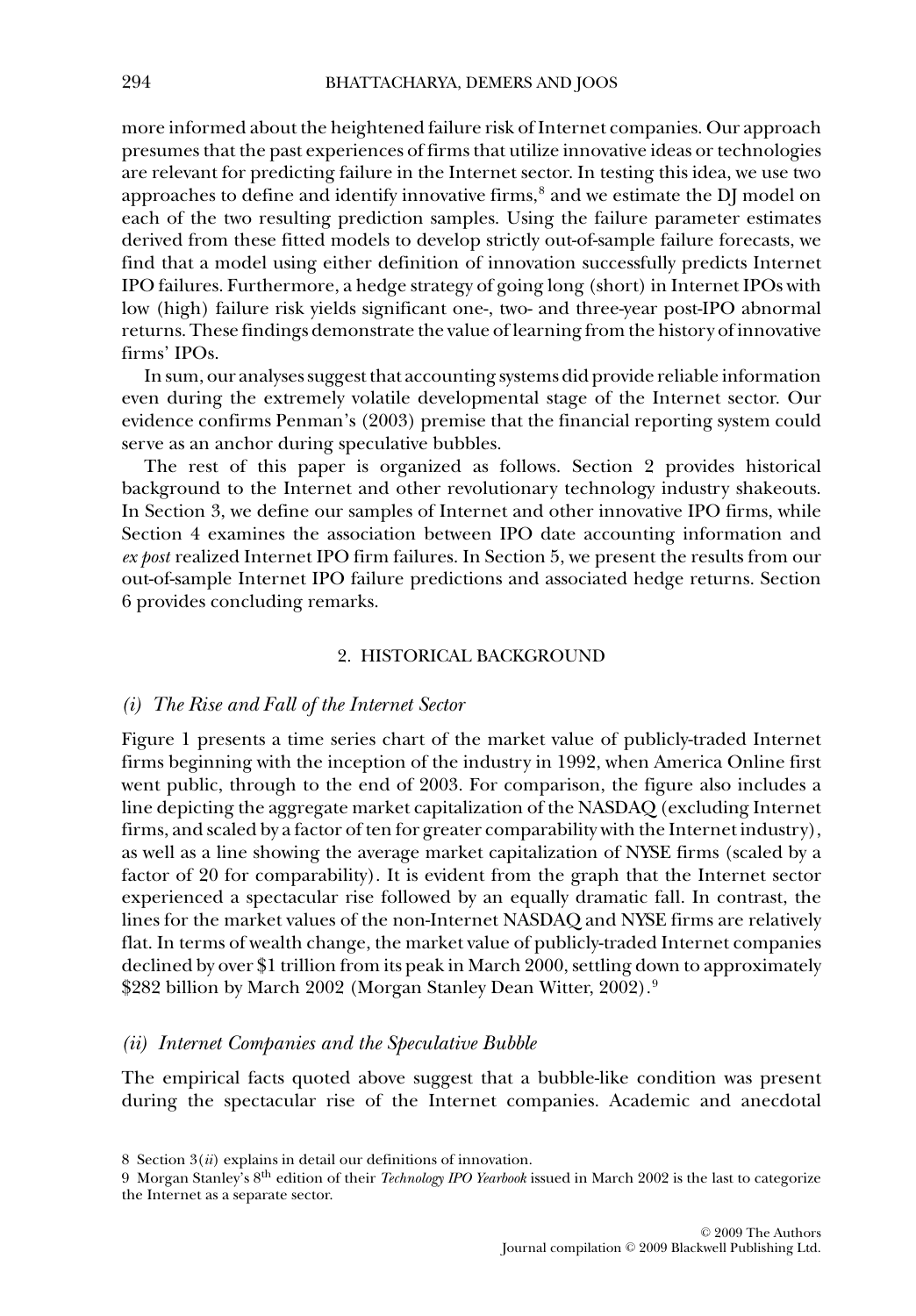

**Figure 1** Total Market Capitalization: Internet Industry versus Nasdaq and NYSE

*Notes*:

Nasdaq without Internet represents the market capitalization of all NASDAQ firms excluding Internet firms, scaled by a factor of 10. NYSE represents the market capitalization of all NYSE firms scaled by a factor of 20. All dollar amounts are inflation-adjusted and stated in January 2003 dollars.

evidence supports this notion. Barber and Odean (2001) identify several market conditions that are conducive to the formation of speculative bubbles: (1) the availability of large amounts of capital; (2) significant uncertainty regarding firm valuation; and (3) an inexperienced but active investor clientele. With respect to the first condition, the enormous flow of capital into the stock market and venture capital funds in the 1990s has been well documented (e.g., Perkins and Perkins, 1999; Leibowitz, 2000; and Mahar, 2003). Consistent with the second condition that the valuations of Internet firms were highly uncertain, our untabulated analyses using a range-based volatility estimator reveal that Internet stock volatilities are significantly higher than those of a matched pair sample of non-Internet high tech firms. The third condition, the role of unsophisticated investors in the growth and subsequent crash of the Internet sector, has not yet been thoroughly investigated. Anecdotal stories in the popular press are replete with claims and concerns that unsophisticated investors, including day traders and individuals managing their own  $401(k)$  plans, formed a big part of the market for Internet stocks (e.g., Cassidy, 2002; and Mahar, 2003). Likewise, academics such as Ofek and Richardson (2003) argue that institutional investors underweighted Internet stocks in their portfolios. Our untabulated analyses using the Trade and Quotes (TAQ) database suggest that there was an abnormally high level of large trades in Internet stocks from 1997 through mid-1999, while the 'unsophisticated' trading activity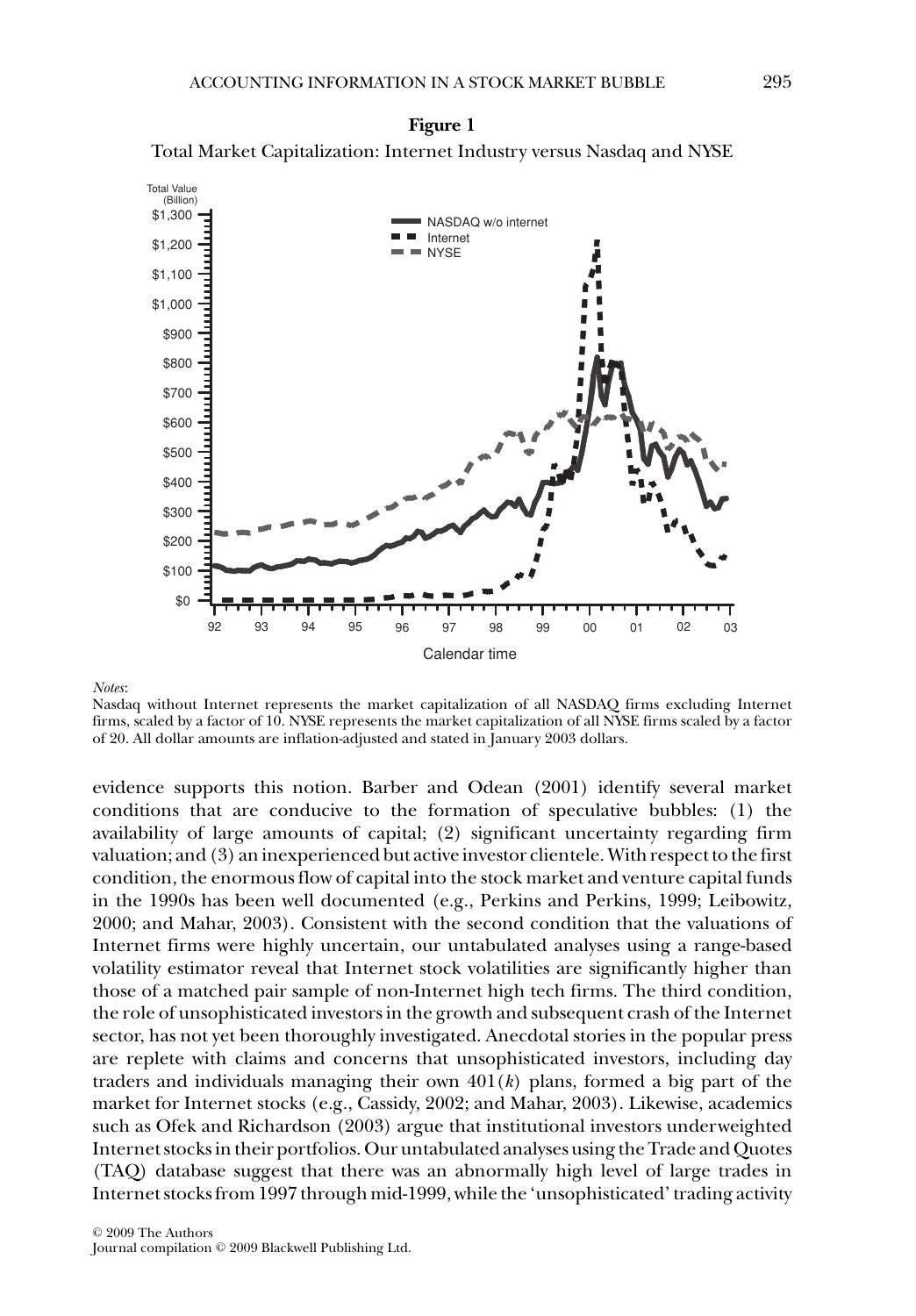was insignificantly different from a sample of matched-pair high tech firms even in the latter part of 1999 and early 2000. However, trade size is an imperfect and noisy proxy for investor sophistication. In the absence of more refined data, the role of investor clientele in the Internet bubble remains inconclusive. Overall, the Internet industry exhibits many of the characteristics alleged to be associated with a speculative 'bubble.' There was widespread exuberance during the boom years of Internet stocks, and these stocks experienced abnormally heavy trading volumes and abnormally high levels of volatility.

In addition to conditions associated with their timing or setting, there are several characteristics of Internet IPOs that differ from other IPOs. For example, Internet companies are much more likely to report a loss and an accumulated deficit in the year prior to IPO; they have higher mean levels of accumulated deficits; lower average sales levels; and higher spending on selling, general and administrative ('SG&A') expenses. Taken together, the evidence suggests that Internet companies are unusual and unique. Consequently, examining the Internet setting may provide useful new insights concerning the role of accounting information during speculative bubbles that cannot be gleaned from research investigating IPO firms during stable market conditions.

#### *(iii) Historical Precedents*

The exuberance of the Internet market was not unprecedented. Economic historians have documented that one of the hallmarks of speculative bubbles is the 'new era' thinking that often accompanies significant technological or financial innovations. Previous well-known bubbles include those associated with tulip hybrids in Holland in the  $17<sup>th</sup>$  century, the advent of joint stock companies in the  $18<sup>th</sup>$  century (e.g., the Mississippi and the South Sea Bubbles), the expansion of railroads in Great Britain and the US in the  $19<sup>th</sup>$  century, the emergence of auto and aviation industries in the early and middle part of the  $20<sup>th</sup>$  century, and the introduction of the microchip and personal computers in the late  $20<sup>th</sup>$  century.<sup>10</sup> Such 'new era' thinking was clearly evident in the midst of the Internet bubble. For example, Bill Gates declared in 1995 that:

the surging popularity of the Internet is the most important single development in the computer industry since the IBM PC was introduced... Like the PC, the Internet is a tidal wave (Gates, 1995).

Likewise, a prominent Silicon Valley venture capitalist, Donald Valentine, aptly captured the public mindset during the height of the Internet mania when he stated that:

we have never had something so disproportionally publicized by everybody in the world as the greatest coming of anything ever as the Internet (in Perkins and Perkins, 1999, p. 13).

In addition to this 'new era' thinking, the Internet sector shared another similarity with nascent stage industries that emerge out of the commercialization of a new revolutionary technology. These nascent industries exhibit a well-documented pattern involving an initial explosion in the number of companies competing in the sector

<sup>10</sup> See Galbraith (1993), Kindleberger (2000) and Shiller (2000) for detailed historical perspectives.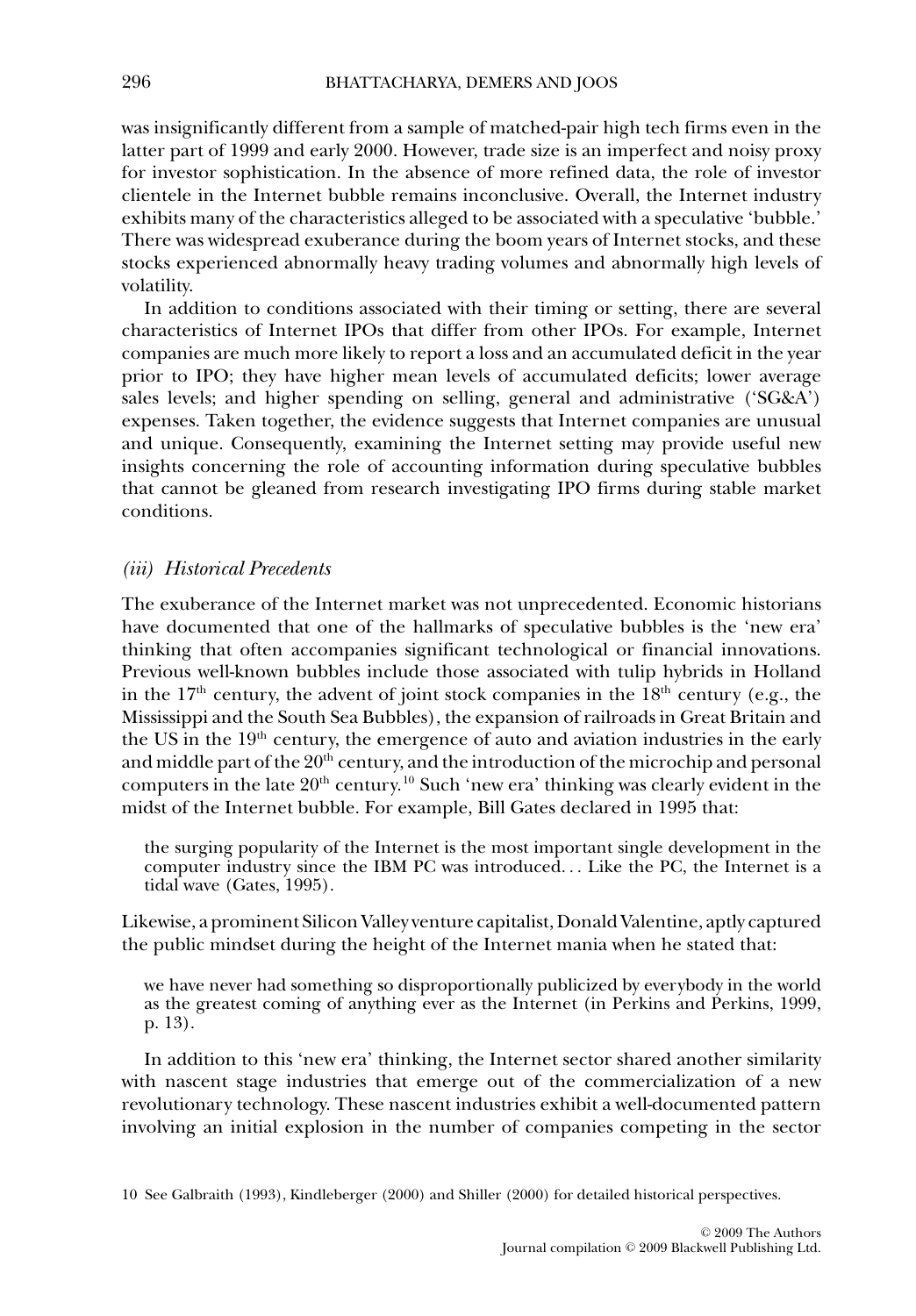followed by significant shakeouts when rationalization of the industry occurs. By the end of our sample period, over 24% of Internet companies had failed within five years of their IPO. Prior shakeout industries include rubber tires, televisions, and penicillin in earlier eras; each of these sectors underwent a similar rapid proliferation followed by significant numbers of firm failures (Klepper, 2002). Another prominent example is the US auto industry, which consisted of 270 firms in the early 1900s before shrinking to a small oligopoly for most of the century (Mazzucato, 2002). Indeed, the eventual shakeout of the Internet industry was well-anticipated by some astute market observers.11

However, despite cautionary warnings and many historical precedents, most Internet investors did not appear to heed the lessons of history. This may not be altogether surprising; Galbraith (1993) observed that another key contributing factor to speculative bubbles is the 'extreme brevity of the financial memory.' As the pace of technological innovation continues to accelerate, history suggests that proliferations of firms competing to monetize the latest technologies will ensue, and the frequency of catastrophic industry shakeouts will increase. Consequently, in order to avoid repeated shareholder wealth erosions and the other economic woes that accompany major shakeouts, it is important to investigate whether investors and other stakeholders could learn from history to use accounting information to better assess failure probabilities in the early stages of innovative companies in revolutionary technology industries.

#### 3. SAMPLE SELECTION AND DATA DESCRIPTION

#### *(i) IPO Sampling Frame and Internet Sample*

We begin by selecting all US IPOs for the period of January 1982 through February 2000 from the SDC New Issues database, excluding rights issues, unit offerings, spinoffs, REITs and ADRs.12 We choose the year 1982 as the beginning of our prediction window because this is generally viewed as the start of the extended bull market (e.g., Evans, 2003; and Mahar, 2003).<sup>13</sup> Because we are interested in examining accounting's role in 'bubble' conditions, we end our sample in February 2000 as early March 2000 marks the very obvious beginning of the unwinding of the Internet bubble (see e.g., Figure 1 in Demers and Lev, 2001).<sup>14</sup> Consistent with prior studies in the Internet sector (e.g., Demers and Lev, 2001), we define Internet companies as those firms that earn the majority of their revenues as a result of the existence of the Internet.<sup>15</sup> Currently no standard SIC code or other official classification system exists for identifying Internet

<sup>11</sup> These observers include: the founding editors of *Red Herring* magazine (Perkins and Perkins, 1999); the now infamous Internet analyst, Henry Blodget (Ackman, 2003); AOL Chairman, Steve Case (*Dallas Morning News*, 1997); and Federal Reserve Chairman, Alan Greenspan (Greenspan, 1999); among others.

<sup>12</sup> Some prior IPO studies exclude stocks with offer prices below various 'penny stock' thresholds (e.g., Ritter, 1991; and Ibbotson and Jaffe, 1975). We do not exclude any IPO firms from our initial sample simply on the basis of their issue price, but rather we employ controls for this in our multivariate tests.

<sup>13</sup> Our results are not sensitive to selecting 1980, for example, a somewhat more arbitrary date, as the starting point for the failure estimation model.

<sup>14</sup> The decision to end the sample period in February 2000 does not bias towards our findings. The out-ofsample abnormal returns results reported in Section 5 are stronger if we include all Internet IPOs through calendar year 2000 for which we have the necessary data.

<sup>15</sup> This definition was originally established by internet.com, an Internet industry portal site, in order to distinguish between 'pure play' Internet companies versus entities that would generate the majority of their revenues independent of the existence of the Internet.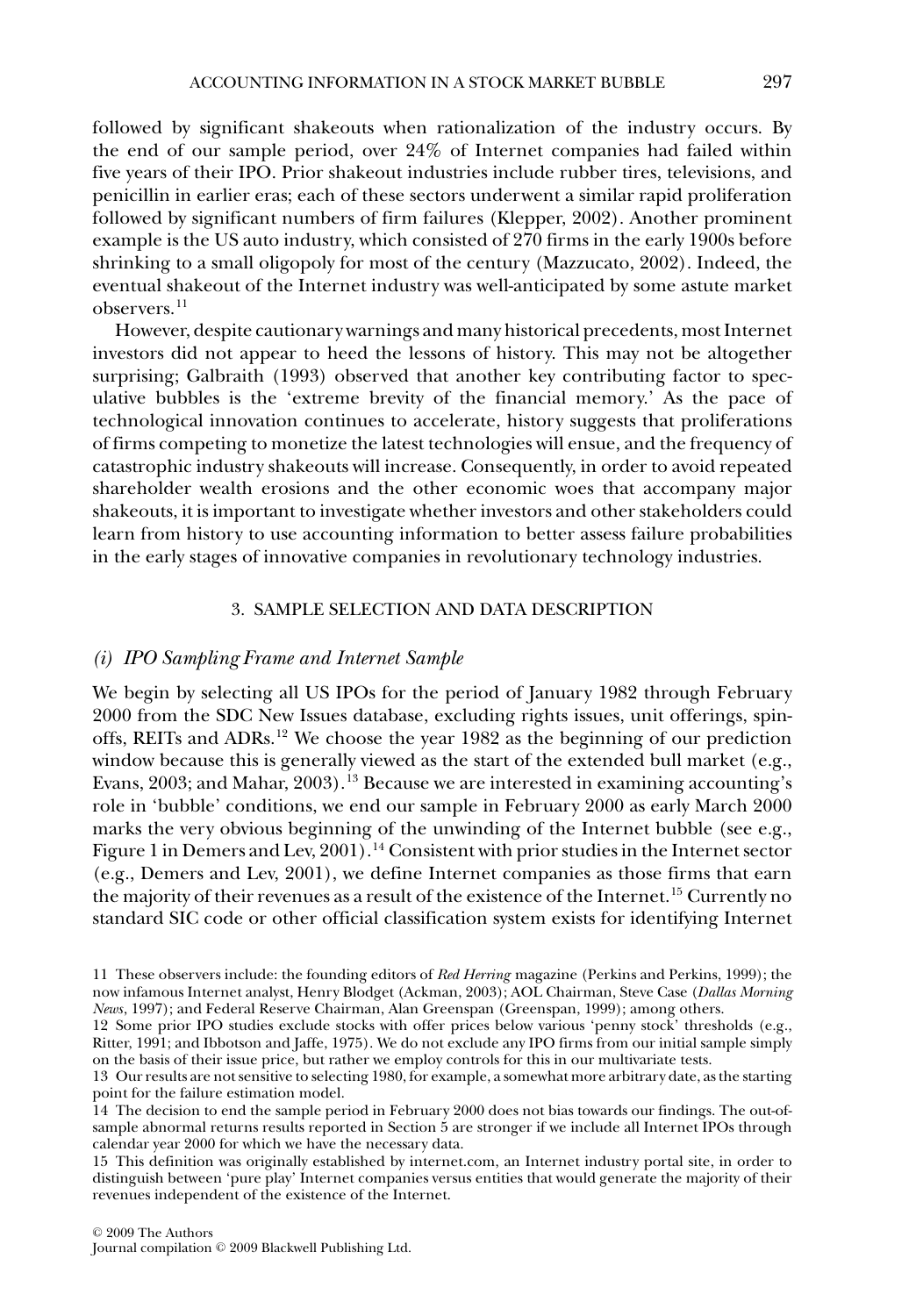companies. We, therefore, define the sample of Internet IPOs to be the superset of all IPOs that have been identified as Internet companies by prior IPO researchers. Specifically, we include all Internet IPOs identified by Demers and Lewellen (2003), Ofek and Richardson (2003), or Ritter.16 Our final sample consists of 356 Internet companies that undertook initial public offerings by the end of February 2000 and for which data is available.

#### *(ii) Identification of Innovating Firms for Prediction Sample*

For our tests involving out-of-sample failure predictions, we expect that firms that use or develop innovative ideas or technologies will provide the most relevant prediction sample for the Internet sector that we focus on in this study. We recognize that innovation is a complex and multi-faceted attribute, and our purpose here is not to provide the definitive taxonomy of what constitutes 'innovation.' Rather, we are interested in the information properties of accounting in the context of 'bubble' industries, the closest prediction sample for which we consider to be other innovative firms. Recognizing that 'innovation' is not a well-defined concept, we adopt two approaches to identify and define our prediction sample of innovative firms. To the extent that our samples suffer from misclassification, the use of two distinct samples will bias against the possibility of developing forecasting models that have out-of-sample predictive power.

Our first definition of 'innovative' IPO firms relies primarily upon accounting-based measures of R&D activities for classifying firms as 'high tech.' The rationale behind this definition is that R&D-intensive firms are investing significantly in developing innovative technologies. We define IPO firms to be 'high tech' if they fulfill any one of the following three criteria: (1) the ratio of their research and development (R&D) expenses to sales is greater than  $5\%$ ; (2) the ratio of their R&D expenses to total assets is greater than  $5\%$ ; or (3) they have been classified as Internet firms.<sup>17</sup> This generates a sample of 2,015 high tech IPO firms. Our second definition takes a much broader perspective and assumes that companies that were listed on the NASDAQ at the time of their IPOs employ significant innovative ideas and/or technologies, and thus they constitute a representative sample of 'innovators.' This definition generates a sample of 3,900 IPO firms during the period of our study. Figure 2 presents a histogram of Internet, high tech, and NASDAQ IPO firms over time.18

<sup>16</sup> The Ofek and Richardson (2003) list is available at http://pages.stern.nyu.edu/∼eofek/InternetDatabase. prn, while Ritter's Internet IPOs are found at http://bear.cba.ufl.edu/ritter/ipodata.htm

<sup>17</sup> The 5% threshold is supported by prior research by Chan, Lakonishok and Sougiannis (2001) who report that the average R&D to sales ratio for firms in the fourth quartile of their sample (i.e., high technology intensive firms) is approximately 5.7%, and by Francis and Schipper (1999) who report that firms in their research intensive industry classification have an average R&D to total assets ratio of approximately 9%. An alternative classification scheme would rely upon the SDC categorization of 'high tech' firms. This option is problematic, however, because we have detected many misclassifications in the SDC database (e.g., retail drug stores and Health Maintenance Organizations are sometimes included in SDC's 'high tech' category). Yet another alternative is to directly adopt the Francis and Schipper (1999) industry classifications to assign firms into the 'high tech' category. Their classification scheme, however, has been formulated using data that largely predate our sample period. When we apply the Francis and Schipper classification scheme to our sample, we find that in many cases firms with high levels of R&D spending have been classified as 'non-tech' companies, while firms with very low or zero R&D spending have been classified as 'high tech' companies. Consequently, we decide to use a direct R&D spending cutoff to classify firms as 'high tech' or 'innovative.' 18 Note that these definitions are not mutually exclusive, and IPO firms may be simultaneously included in more than one of these IPO categories.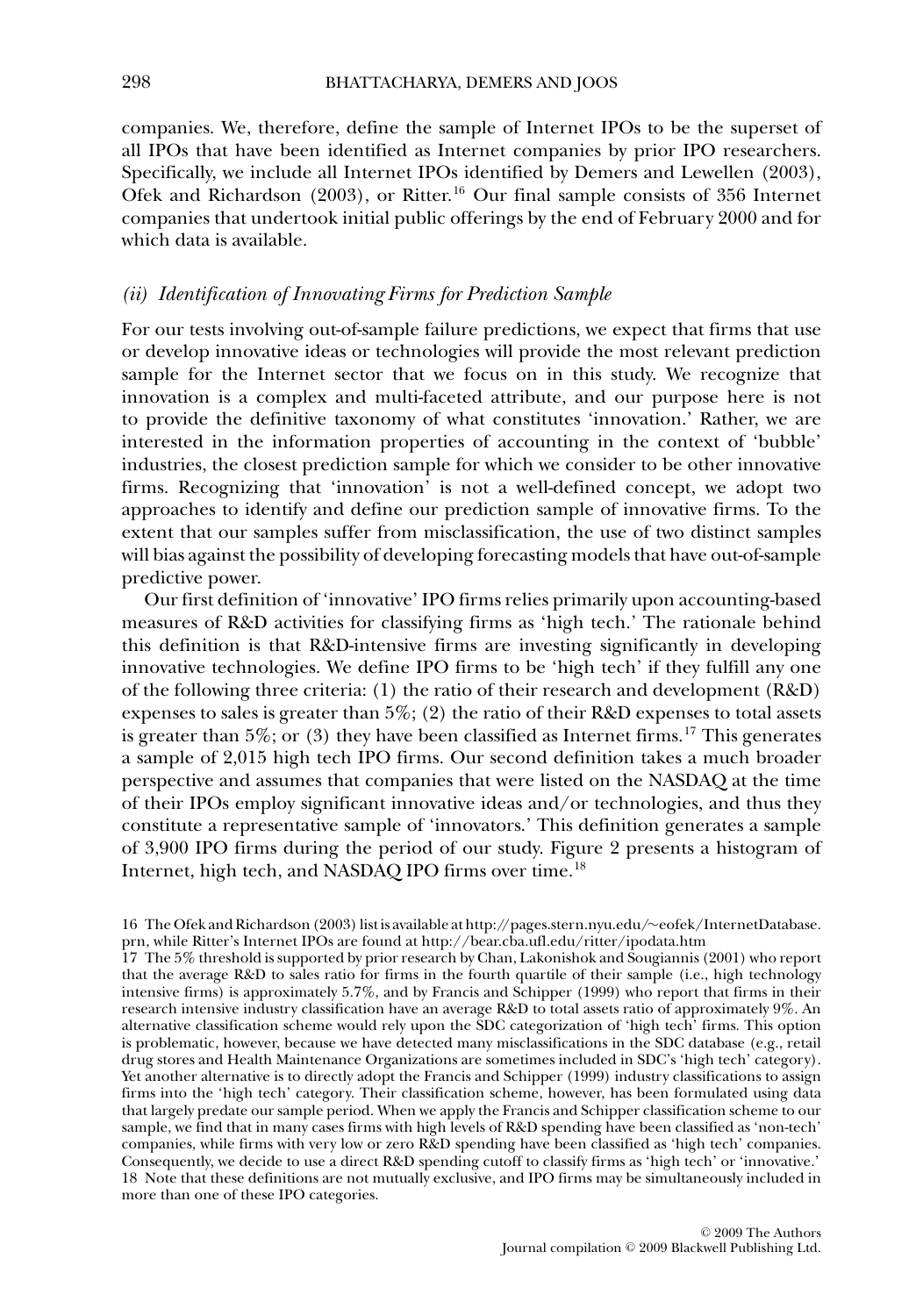

**Figure 2** Number of IPOs for Period January 1982 – February 2000

# *(iii) Data Sources*

Data related to IPO deal characteristics, pre- and immediately post-IPO venture capital and insider ownership levels are obtained from the SDC New Issues Database, while auditing and accounting data are taken from Compustat. Data related to Internet firms' significant shareholder(s) are hand collected from issuing companies' prospectuses and S-1 Registration filings. Market values, stock returns, and delisting events are obtained from the Center for Research in Security Prices (CRSP) databases, while financial statement variables are derived from the Compustat files. Carter-Manaster underwriter reputation rankings and firm founding dates are provided by Jay Ritter.<sup>19</sup>

#### *(iv) Descriptive Statistics*

Table 1 presents descriptive statistics for the Internet, high tech, and NASDAQ IPO samples. The Appendix provides detailed definitions of all of the variables appearing in each of the tables. All dollar-valued variables are CPI-adjusted and stated in 2004 dollars. As shown, the rate of failure within five years of IPO is over 24% for Internet firms, compared to just 14% and 18% for high tech and NASDAQ IPOs; this difference

<sup>19</sup> We thank Jay Ritter for making his underwriter reputation rankings and firm founding dates publicly available at http://bear.cba.ufl.edu/ritter/ipodata.htm, and Stavros Peristiani of the Federal Reserve Bank of New York for providing us with the Carter-Manaster ranking data matched to the IPO firms in our sample.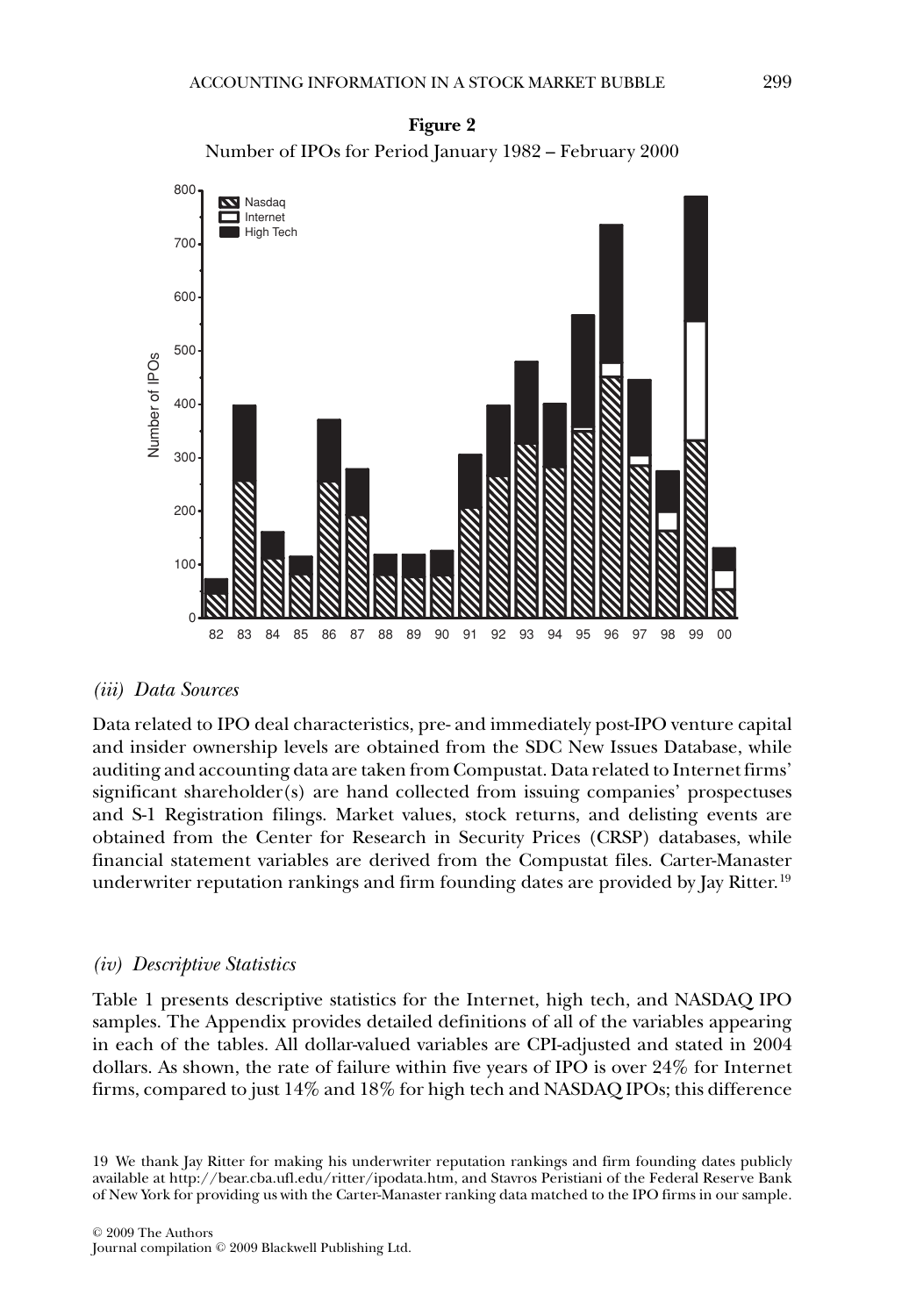|                                                        | <b>Internet Sample</b> |                | <b>High-Tech Sample</b> |          |          | Nasdaq Sample |
|--------------------------------------------------------|------------------------|----------------|-------------------------|----------|----------|---------------|
| Variable                                               | Mean                   | Median         | Mean                    | Median   | Mean     | Median        |
| Number of IPOs                                         | 356                    |                | 2015                    |          | 3900     |               |
| Failure within 5 years (0-1)                           | 0.242                  | $\overline{0}$ | 0.143                   | $\theta$ | 0.182    | $\Omega$      |
| Market value at IPO (mln)                              | 1,139.7                | 487.3          | 335.2                   | 122.7    | 255.9    | 101.6         |
| IPO proceeds (mln)                                     | 73.3                   | 58.5           | 40.9                    | 31.4     | 38.9     | 28.6          |
| firm age at IPO (years)                                | 5.193                  | $\overline{4}$ | 9.084                   | 6        | 11.750   | 7             |
| CM rank (underwriter<br>prestige)                      | 7.975                  | 8.1            | 6.810                   | 8.1      | 6.491    | 8.1           |
| Venture-backed $(0-1)$                                 | 0.753                  | 1              | 0.638                   | 1        | 0.456    | $\theta$      |
| <i>Hot issue</i> (avg initial return<br>prior 90 days) | 0.643                  | 0.630          | 0.238                   | 0.153    | 0.210    | 0.145         |
| IPO day initial return                                 | 0.859                  | 0.511          | 0.282                   | 0.094    | 0.221    | 0.079         |
| Offer price                                            | 17.048                 | 16.255         | 14.909                  | 14.223   | 14.799   | 14.157        |
| Leverage                                               | 0.144                  | 0.106          | 0.212                   | 0.158    | 0.298    | 0.248         |
| $R&D/total$ assets                                     | 0.379                  | 0.204          | 0.800                   | 0.407    | 0.408    | 0.045         |
| R&D(mln)                                               | 3.48                   | 1.80           | 5.26                    | 2.81     | 2.35     | 0.25          |
| logR&D                                                 | 1.062                  | 1.023          | 1.394                   | 1.338    | 0.707    | 0.220         |
| <b>SGA</b>                                             | 15.36                  | 11.16          | 12.85                   | 7.07     | 12.56    | 6.35          |
| logSGA                                                 | 2.436                  | 2.498          | 2.083                   | 2.088    | 2.023    | 1.996         |
| Negative net income $(0-1)$                            | 0.875                  | 1              | 0.551                   | 1        | 0.428    | $\theta$      |
| Accumulated deficits (0-1)                             | 0.913                  | 1              | 0.700                   | 1        | 0.565    | 1             |
| log Accumulated deficits                               | $-2.43$                | $-2.666$       | $-1.624$                | $-1.686$ | $-1.194$ | $-0.540$      |
| Sales (mln)                                            | 21.4                   | 9.6            | 43.739                  | 13.860   | 70.068   | 22.467        |
| logSales                                               | 2.177                  | 2.258          | 2.486                   | 2.629    | 2.980    | 3.112         |

**Table 1** Descriptive Statistics of Selected Variables

*Notes*:

Means and medians of firm characteristics are calculated at the date of IPO for each of three samples over the period January 1982 through February 2000: Internet firms, high-tech firms (based on  $R&D/total$  asset and  $R&D/sales > 5\%)$ , and Nasdaq firms (excluding SIC 0 and 1 industries). The variables are defined in the Appendix.

is significant at the  $0.01$  level.<sup>20</sup> As documented in prior studies (e.g., Demers and Lewellen, 2003), the statistics presented in Table 1 confirm that Internet IPOs raise more proceeds ( $p < 0.001$ ), have higher market capitalizations ( $p < 0.0001$ ), and are associated with greater initial returns ( $p<0.0001$ ) at the time of IPO than other firms. Internet firms are also younger  $(p < 0.0001)$ , have more prestigious underwriters (as evidenced by the higher CM<sub>-rank</sub> variable,  $p < 0.0001$ ), are issued during hotter IPO markets  $(p < 0.0001)$ , and are more likely to be venture-backed  $(p < 0.0001)$ . In terms of accounting-based measures of performance, the descriptive statistics summarized in Table 1 reflect Internet firms' early stage of activities and lack of profitability at the time of IPO, as previously described in Section 2. In addition, the Internet companies' average pre-IPO expenditures on R&D and selling, general, and administrative expenses ('SG&A') are consistent with our Internet sample consisting of

<sup>20</sup> By comparison, Fama and French (2004) report that the probability that a seasoned firm becomes delisted within ten years rises from 15.6% for the seasoned firms of 1973 to 17.9% for the cohorts of 1980–1991. The ten-year delist rate for new lists rises further, from 16.9% for the 1973 cohort to 44.2% for the 1980–1991 cohorts. Thus, more than two in five of the new lists of 1980–1991 are delisted within ten years for poor performance.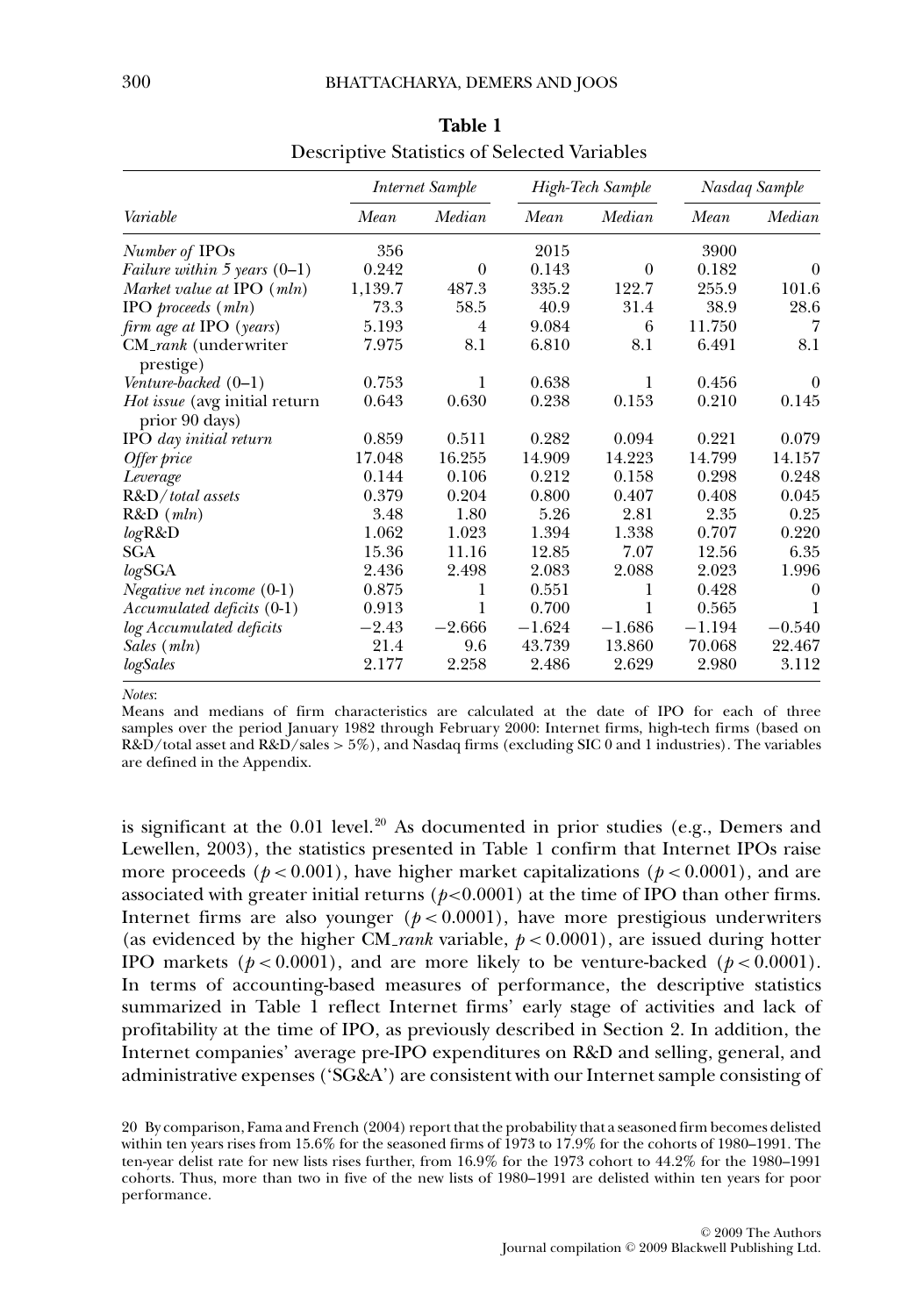both technology-focused and business-to-consumer retail-oriented (e.g., Amazon and Pets.com) innovative firms.

#### 4. HISTORICAL DETERMINANTS OF INTERNET IPO FAILURES

Our first set of empirical tests explores the factors associated with Internet IPO firm failures; specifically, we examine whether accounting information that is available at the time of IPO is associated with *ex post* realized failures. In the following subsections we define our dependent and independent variables, together with predictions regarding the latter's explanatory role for failure probability. We then present our within-sample Internet IPO logistical regression results.

# *(i) Definition of Failure*

We use the CRSP events file to identify corporate de-listings for the firms in our sample. We classify firms as 'failures' within the first five years subsequent to their IPO if their CRSP delisting codes are in the 400-range ('liquidations') or the 500-range ('dropped'), excluding firms with delisting codes of 501–503 ('stopped trading on current exchange to move to NYSE, AMEX, or Nasdaq') and 573 ('delisted by company request – gone private').<sup>21</sup> All other firms that did not fail during their  $6<sup>th</sup>$  year subsequent to IPO are considered not to have failed. In order to minimize the noise in the dichotomization of our sample, we follow the common convention in the literature of removing from the pool of 'non-failures,' firms that are known to have failed in the year subsequent to the prediction year (i.e., year 6 in this case). These classifications result in a total of 86 (24%) of Internet firms, 288 (14%) of high tech firms, and 710 (18%) of NASDAQ firms being classified as failures.

# *(ii) Accounting-Based Indicators of Failure Risk*

We consider a number of accounting indicators of risk as well as pre-IPO firm performance measures as explanatory variables for Internet IPO failures. We describe these variables and the rationale for their inclusion in our model below. Variable definitions are summarized in the Appendix. First, we expect that pre-IPO sales levels (*logSales*) will be negatively associated with IPO-failure realizations since sales may either serve as a proxy for size and/or an indicator of product demand and the extent of the customer base. Higher gross margins (GM) are an indication of a firm's premium pricing power and their efficiency in producing and delivering their products or services. Thus, this variable is expected to be negatively associated with IPO failures. If advertising expenses (*logAdvertising*) reflect a successful investment in intangible assets such as customer lists and brand names, then we expect a negative association between this variable and failure risk. However, many Internet firms were perceived to be spending excessively on advertising during the early years of the Internet boom, in which case higher values

<sup>21</sup> Our CRSP-based definition is identical to that of Demers and Joos (2007), and similar to, but slightly broader than, those adopted by Beatty (1993) and Schultz (1993). An alternative definition of 'failure' would also include firms that are 'economic failures,' such as those, e.g., whose share prices have declined by some stated threshold such as 80% or 90% subsequent to the initial offering. To the extent that we have excluded these firms from our definition of failure, our dependent variables may contain measurement error and this biases against our finding significant results.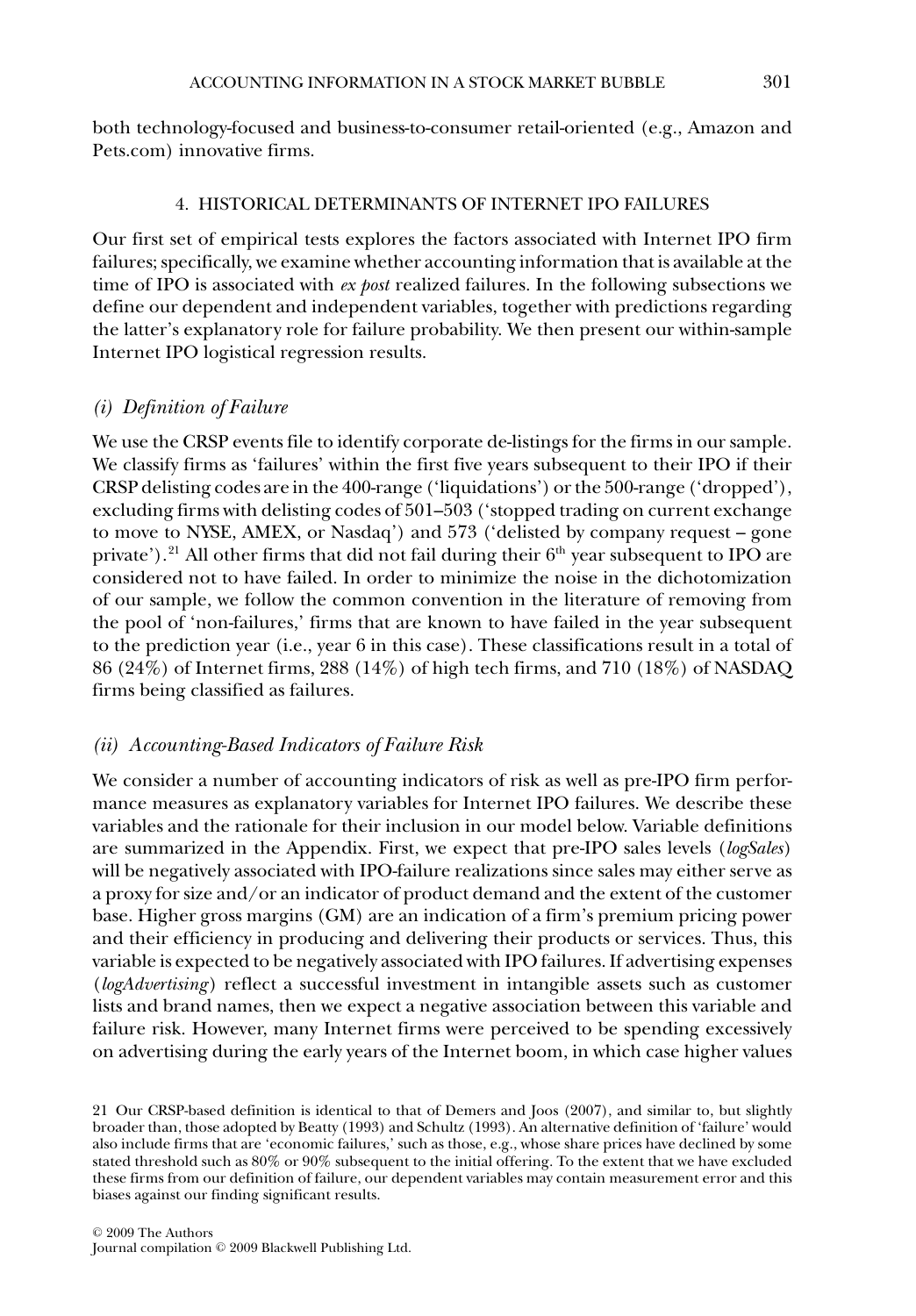of *logAdvertising* would be positively associated with failure risk. We expect that firms that are spending more heavily on R&D at the time of IPO are further along in the development of their products, and that they have successfully met earlier R&D-based milestones in order to garner higher levels of pre-IPO capital. Accordingly, we expect R&D expenses (*log*RD) to be negatively associated with failure, consistent with Demers and Joos (2007) who directly document this result for their sample of high-tech IPOs and with Guo et al. (2007) who find that R&D is positively associated with long-term performance for US IPOs that went public before the bubble years.<sup>22</sup>

*Leverage*, defined as total liabilities divided by the sum of total pre-IPO assets plus IPO proceeds, is a financial structure risk that is expected to be positively associated with failure, consistent with extensive prior findings in the non-IPO failure literature (e.g., Altman, 1968; Ohlson, 1980; and Zmijewski, 1984), as well as with Peristiani (2003) and Demers and Joos (2007) in an IPO-specific setting. As previously noted, over 91% of Internet IPO firms have accumulated deficits at the time of going public. We define *logAccumDeficits* to be negative 1 times the natural log of the absolute value of the firm's accumulated deficits, or 0 for firms with positive retained earnings. Although they are a 'sunk cost,' the cumulative pre-IPO losses are nevertheless expected to serve as an indication of the continued riskiness of the firm's prospects (Demers and Joos, 2007). We expect that higher past levels of accumulated losses are an indication of higher failure risk, and thus we expect a negative coefficient on the negatively-valued *logAccumDeficits* variable.

We acknowledge that the accounting measures that we use as pre-determined explanatory variables may contain aspects of endogeneity. However, these concerns are likely to be less severe in our particular setting because most material expenditures made by Internet firms (R&D, product development, marketing) are required to be expensed (i.e., there is no accounting discretion available with respect to these expenditures, and thus no room for manipulation or signaling). Further, some important accounting estimates and policy choices such as those related to depreciation or inventory cost-flow assumptions, are not relevant to IPO stage Internet firms.<sup>23</sup>

# *(iii) Other Candidate Determinants of Failure*

We also consider a number of other candidate variables for explaining the failures of newly public Internet companies, including proxies for IPO pricing, deal, and firm characteristics as well as the role of expert informational intermediaries.

<sup>22</sup> Our multivariate model includes all of the key components of Internet firms' earnings, and permits the coefficients on the components to differ. As a specification check, we also examine a model that includes an earnings summary figure (scaled by sales), and allow separate coefficients for positive and negative earnings. The explanatory power of this model, captured by the pseudo- $R^2$ , is 8.5% compared to 17% for the earnings components model reported in our tables. Consistent with economic intuition and prior accounting research, we conclude that the earnings components model is the superior specification.

<sup>23</sup> Of the accounting variables included in our models, the one that is most likely to be susceptible to the endogeneity concern is revenue (i.e., *logSales* in our model). Indeed, Internet firms' revenue recognition practices have been the subject of previous academic study (e.g., Trueman et al., 2001; Bowen et al., 2002; and Davis, 2002). In the context of our setting, one could argue that opportunistic managers might inflate revenue to raise more capital at the time of IPO. However, any such endogeneity will decrease the predictive power of our models in the out-of-sample failure prediction analyses reported in Section 5, ultimately biasing against finding the significant hedge returns that we document there. Hence, even though the endogeneity concern cannot be completely ruled out, it is clearly not helping to over-reject the null. If anything, it is likely to be biasing against us finding significant results.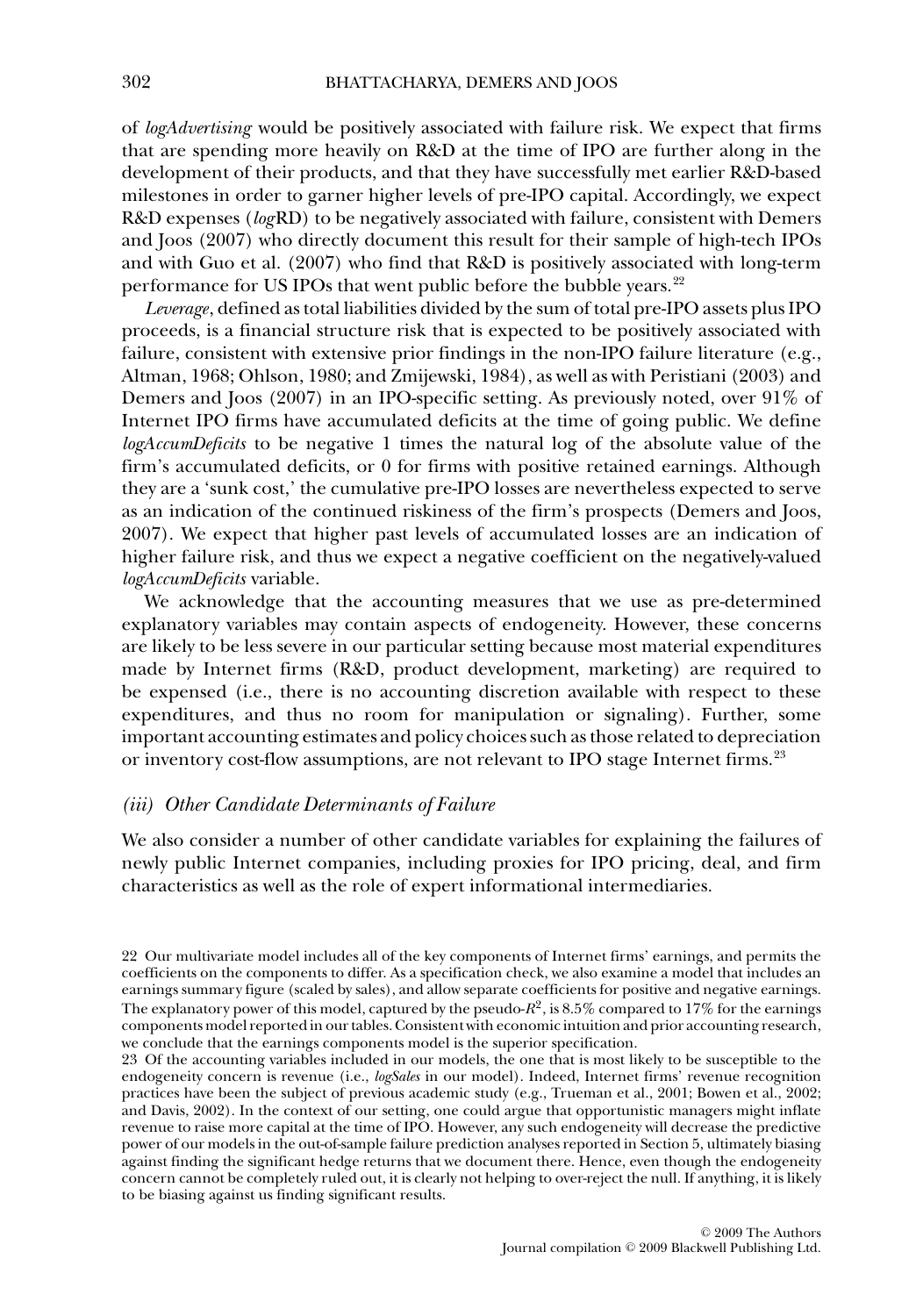Based upon prior studies (e.g., Seguin and Smoller, 1997; Fernando et al., 2004; and Demers and Joos, 2007), we include the IPO offering price per share (*offer price*) and expect this variable to be inversely related to failure.<sup>24</sup> *IPO day initial returns*, which are defined as the increase from the offer price to the closing price on the first day of trading, have been shown to be related to IPO risk (Beatty and Ritter, 1986). If this variable captures some notion of valuation uncertainty as of the IPO date, we expect that this risk proxy will be positively associated with IPO failure probabilities. We also consider the potential signaling value of IPO lock up provisions, and measure the variable *lockup days* as the number of days post-IPO during which insiders are forbidden to sell their shares. Lockup provisions may either provide a signal of firm quality or may be an indication of (and control mechanism against) moral hazard problems (Brav and Gompers, 2003). This suggests the potential for either a positive or negative association with failure risk depending upon which factor dominates, on average, for our sample firms.

Following the conventional wisdom in the financial markets and popular press, as well as the evidence documented in prior academic studies (e.g., Loughran and Ritter, 2004; Coakley, Hadass and Wood, 2007; and Demers and Joos, 2007), we expect that IPOs that are issued during a 'hot market' are of lower quality and thus at greater risk of failure. We capture this construct empirically with *hot issue market*, a variable defined as the average first day returns to all IPOs issued during the 90 days prior to the firm's own IPO date. In addition to this notion of timing the IPO within the buoyancy of the general capital markets, both anecdotal accounts in the Internet sector specifically (e.g., Perkins and Perkins, 1999), as well as the prior industrial organizational literature more generally (e.g., Klepper and Simons, 2000), suggest that early entrants into a revolutionary new industry are more likely to survive the sector's shakeout since these firms are likely to have met a higher 'quality hurdle' in order to be taken public at the inception of a new industry. We measure the variable IPO *vintage* as the number of months that have elapsed between the date of the first Internet IPO (i.e., AOL in 1992) and the target firm's IPO date, and we expect that firms with larger values for IPO *vintage* (i.e., firms that went public later in the life cycle of the industry) will be more likely to fail. In addition, we include *firm age* (Fama and French, 2004) and expect that firms that are older at the time of their IPO will be more established in their customer, supplier, and labor markets, and thus will be less likely to fail.

We consider a number of variables related to the presence of expert informational intermediaries in the IPO firm. First, we include an indicator variable (*Big*6*-national auditor*) which we set equal to 1 if the firm's auditor is either a Big-6 or national level firm, and 0 otherwise. We expect that this proxy for the quality of the auditor will be negatively associated with failure (Titman and Trueman, 1986; Michaely and Shaw, 1995; and Weber and Willenborg, 2003). Similarly, we include the Carter-Manaster rank (CM *rank*) associated with the firm's lead underwriter*,* which is a well-established variable in the IPO literature to capture the prestige of the firm's underwriter (Carter and Manaster, 1990; Megginson and Weiss, 1991; and Schultz, 1993; amongst others). Higher values of CM *rank* indicate higher levels of underwriter prestige, and thus we expect this variable to be negatively associated with failure. We also include a dummy

<sup>24</sup> There is no strong economic intuition for why this variable should be associated with poor post-IPO performance or failure. One might expect that the firm could simply issue half as many shares for twice the price per share, e.g., in order to raise the same amount of proceeds and avoid a small share price. Despite this obvious logic, there is strong prior empirical support for this explanatory variable, and thus we include it in order to avoid a potential correlated omitted variables problem.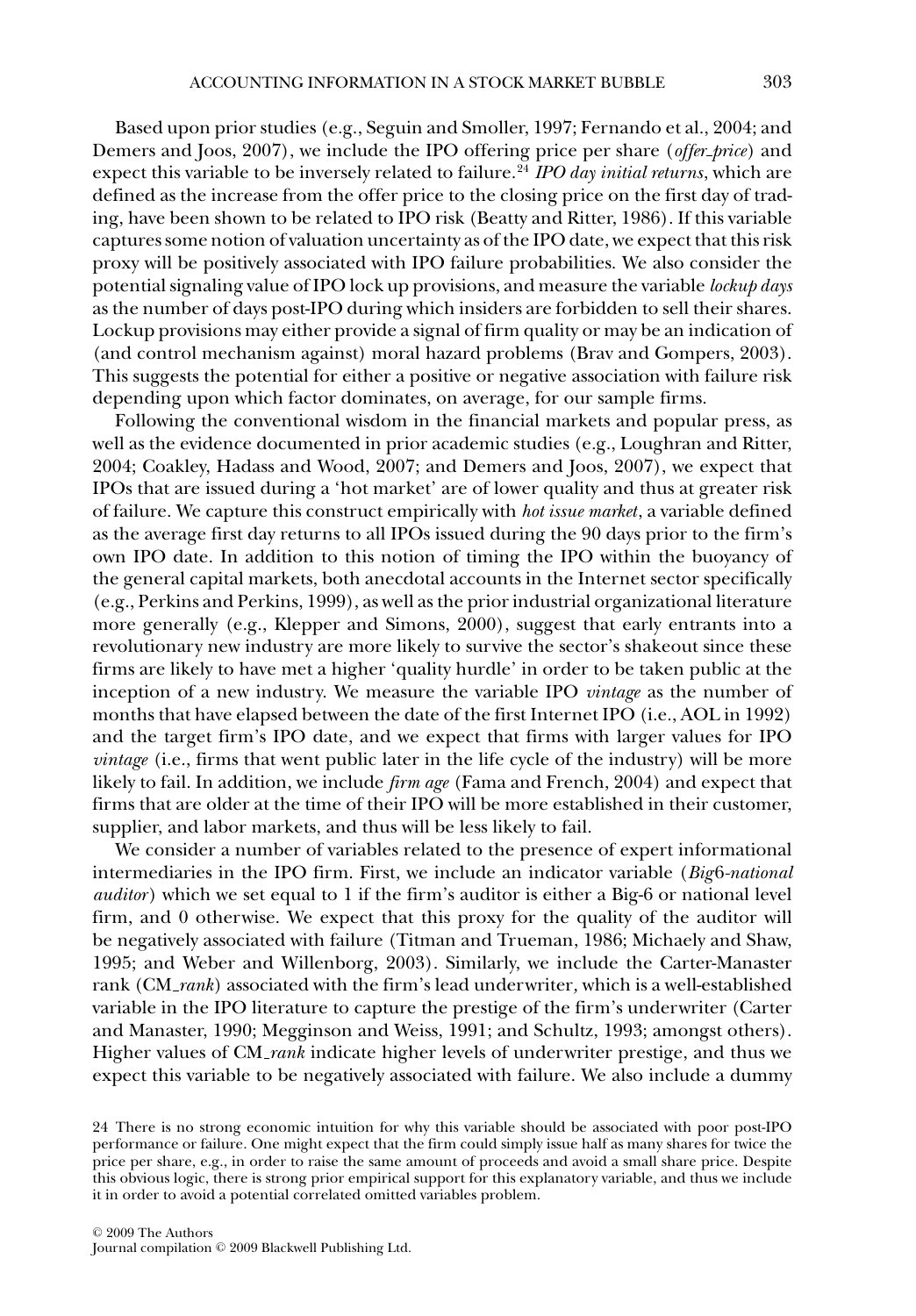variable (*venture-backed*) to capture the presence of a venture capitalist in the IPO firm, and we expect this variable to be negatively associated with failure as the VC plays a certification role for the quality of the firm because she has reputational capital at stake should the firm fail (Brav and Gompers, 1997; and Jain and Kini,  $2000$ ).<sup>25, 26</sup>

We include several additional variables which may capture further aspects of either quality signaling and/or monitoring. First, we define *insider ownership* retention as the percentage of common stock retained by officers and directors at the time of IPO. Both the agency theory (e.g., Jensen and Meckling, 1976) and the signaling hypothesis (e.g., Leland and Pyle, 1977) suggest that firms with higher levels of retained ownership by insiders will experience superior performance. Although the empirical evidence on this issue in the IPO setting remains mixed (see Jain and Kini, 1994; Hensler et al., 1997; and Jain and Kini, 1999 and 2000), based upon theory we expect to find a negative association between *insider ownership* and the probability of firm failure. We also define an indicator variable, *strategic investor,* that is set equal to 1 when there is a strategic investor from within the IPO firm's industry who owns 5% or more of the firm's outstanding shares at the time of IPO, and 0 otherwise. Strategic investors are pathways for the exchange of resources and they also play a signaling role, conveying status and recognition in both the firm's product and investor markets (e.g., Stuart, 2000; and Perkins and Perkins, 1999).<sup>27</sup> We expect that firms that have a strategic investor in their ownership structure at the time that they go public are less likely to fail because they have available the added benefit of the expertise and/or industry and financial connections that these investors bring to the new venture.28

# *(iv) Empirical Results of Within-Sample Internet Logistic Regressions*

The results of the logit regressions of realized Internet firm failures on the candidate accounting and other IPO-related information are presented in Table 2 for the 281

<sup>25</sup> Chahine et al. (2007) document that retained VC ownership in UK IPOs is negatively associated with underpricing, which they interpret as evidence that VCs play a certifying role in UK IPOs, consistent with most of the prior US-based research. By contrast, the same authors document that VC ownership in France is positively associated with IPO initial returns, which they interpret to be indicative of French VCs having a tendency to grandstand as suggested by Gompers (1996). Chahine et al. (2007) do not, however, speak to the role of VCs in the longer-term performance of the French and UK IPOs in their study. Wang et al. (2003) find that VC-backed Singaporean IPOs exhibit both lower levels of underpricing but also inferior post-IPO operating performance, suggesting a relatively more complicated role for VCs in the Singapore IPO market. 26 In their study of UK IPOs, Coakley et al. (2007) find that VCs play the expected certification role during the non-bubble years covered by their sample period, however, they document a significantly negative relationship between post-IPO operating performance and VC board representation for their UK IPOs during the 1998– 2000 bubble years. Their results do not necessarily lead to similar predictions for our US-based IPO sample, however, since the VC-backed IPOs in the Coakley et al. (2007) study are fundamentally different from the prototypical VC-backed US IPO in that very few of their UK VC-backed companies are early stage IPOs.

<sup>27</sup> Strategic investors in the Internet sector would include, e.g., technology firms, other larger Internet firms, and consumer-oriented companies from traditional (i.e., off-line) retailing or media industries in which the Internet firm seeks to operate. Examples of each of these respective categories include Intel, AOL, and Barnes and Noble bookstores (which applied their bricks and mortar bookselling expertise to the Internet space with barnesandnoble.com).

<sup>28</sup> As a specification check, we also include the book-to-market ratio as an explanatory variable, with the book value of equity being defined as pre-IPO shareholders' equity plus the proceeds raised from the IPO and market being defined as the number of shares outstanding multiplied by the offer price per share. This variable is not significant at traditional levels ( $p = 0.2122$ ).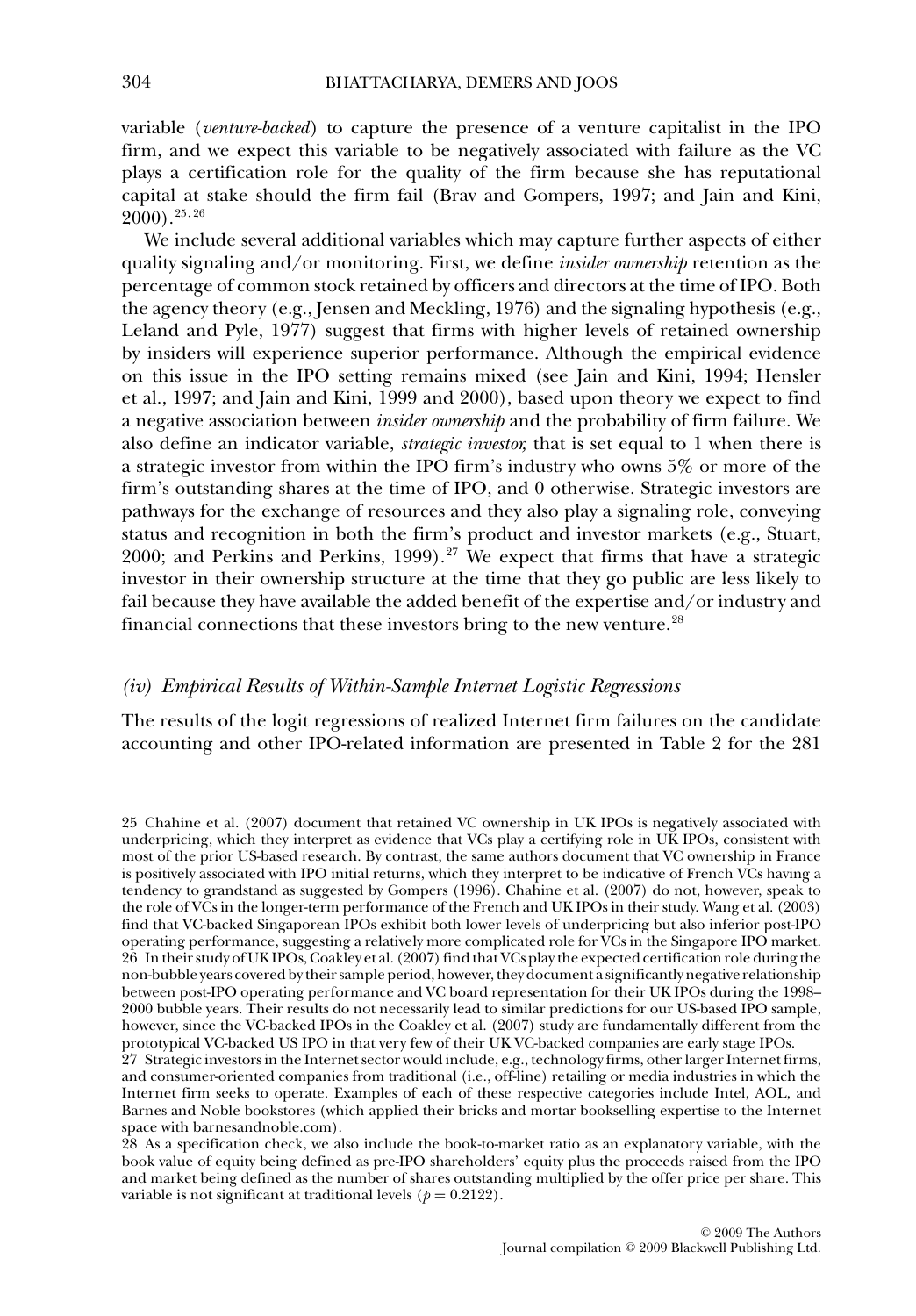|                                    | Predicted | Accounting<br>Model |            | Non-Accounting<br>Model |       | Full<br>Model       |            |
|------------------------------------|-----------|---------------------|------------|-------------------------|-------|---------------------|------------|
|                                    | Signs     | Coefficient         | $p$ -value | Coefficient             |       | p-value Coefficient | $p$ -value |
| Intercept                          |           | $-1.275$            | 0.006      | $-17.798$               | 0.047 | $-23.397$           | 0.046      |
| logSales                           |           | $-0.613$            | 0.001      |                         |       | $-0.622$            | 0.002      |
| Gross profitmargin                 |           | 0.077               | 0.889      |                         |       | 0.489               | 0.459      |
| logRD                              |           | $-0.546$            | 0.018      |                         |       | $-0.419$            | 0.115      |
| logAdvertising                     | 5         | 0.389               | 0.054      |                         |       | 0.486               | 0.032      |
| Leverage                           | $^{+}$    | 3.583               | 0.010      |                         |       | 4.327               | 0.013      |
| logAccumDeficits                   |           | $-0.348$            | 0.055      |                         |       | $-0.852$            | 0.001      |
| Offer price                        |           |                     |            | $-0.072$                | 0.095 | $-0.084$            | 0.046      |
| <b>IPO</b> day initial return      | $^{+}$    |                     |            | $-0.244$                | 0.255 | $-0.132$            | 0.571      |
| Hot issue market                   | $^{+}$    |                     |            | 0.770                   | 0.355 | 0.515               | 0.596      |
| logIPOvintage                      | $^{+}$    |                     |            | 4.645                   | 0.028 | 5.932               | 0.032      |
| logAge                             |           |                     |            | $-0.897$                | 0.004 | $-0.951$            | 0.015      |
| Big6-national auditor              |           |                     |            |                         |       |                     |            |
| (0/1)                              |           |                     |            | $-0.932$                | 0.252 | $-0.992$            | 0.252      |
| Venture-backed $(0/1)$             |           |                     |            | $-1.186$                | 0.005 | $-2.093$            | 0.000      |
| $CM$ rank                          |           |                     |            | 0.026                   | 0.813 | 0.019               | 0.886      |
| Strategic investor $(0/1)$         |           |                     |            | $-0.150$                | 0.665 | $-0.639$            | 0.115      |
| Insider ownership                  |           |                     |            | $-0.017$                | 0.062 | $-0.022$            | 0.031      |
| Failures within 5 years            |           | 57                  |            | 57                      |       | 57                  |            |
| Total obs.                         |           | 281                 |            | 281                     |       | 281                 |            |
| Log likelihood                     |           | $-125.43$           |            | $-118.16$               |       | $-100.24$           |            |
| Nagelkerke $R^2$                   |           | 0.172               |            | 0.243                   |       | 0.402               |            |
| Hosmer-Lemeshow $\chi^2$           |           | 5.987               |            | 6.715                   |       | 2.550               |            |
| Hosmer-Lemeshow                    |           |                     |            |                         |       |                     |            |
| <i>t</i> -value                    |           | 0.649               |            | 0.568                   |       | 0.959               |            |
| test accounting<br>variables $= 0$ |           |                     |            |                         |       | 26.682              | < 0.0001   |

# Logistic Regression Estimation: Explaining Failure Within Five Years of IPO for Internet IPOs Over the Period March 1992 Through February 2000

**Table 2**

*Notes*:

Logistic regression estimates (and *p*-values of Wald tests) for Internet IPO firms over the period March 1992 through February 2000. The dependent variable is an indicator equal to one if the firm failed within 5 years of its IPO. The other variables are defined in the Appendix. The Log likelihood value, Nagelkerke  $R^2$  and Hosmer-Lemeshow statistic are goodness of fit measures. The chi-squared test for the full model tests the linear hypothesis that all of the coefficients on the accounting variables are zero.

Internet firms for which the extended set of variables is available.<sup>29</sup> The first column presents a strictly accounting-based model. In the absence of other information, five out of the six accounting variables are significant at the 10% level using two-sided tests. The pseudo- $R^2$  is almost 17%, suggesting that the group of accounting variables together have considerable power for explaining realized Internet IPO failures. Further,

<sup>29</sup> We are unable to obtain prospectus data for all of the Internet IPO firms. In univariate tests, we have verified that the subset of 281 observations for which we have data are not significantly different from the observations for which we do not have complete data. Furthermore, we have estimated a restricted regression model on all 356 observations and find that it is not significantly different from the same model estimated on the dataset of 281 observations.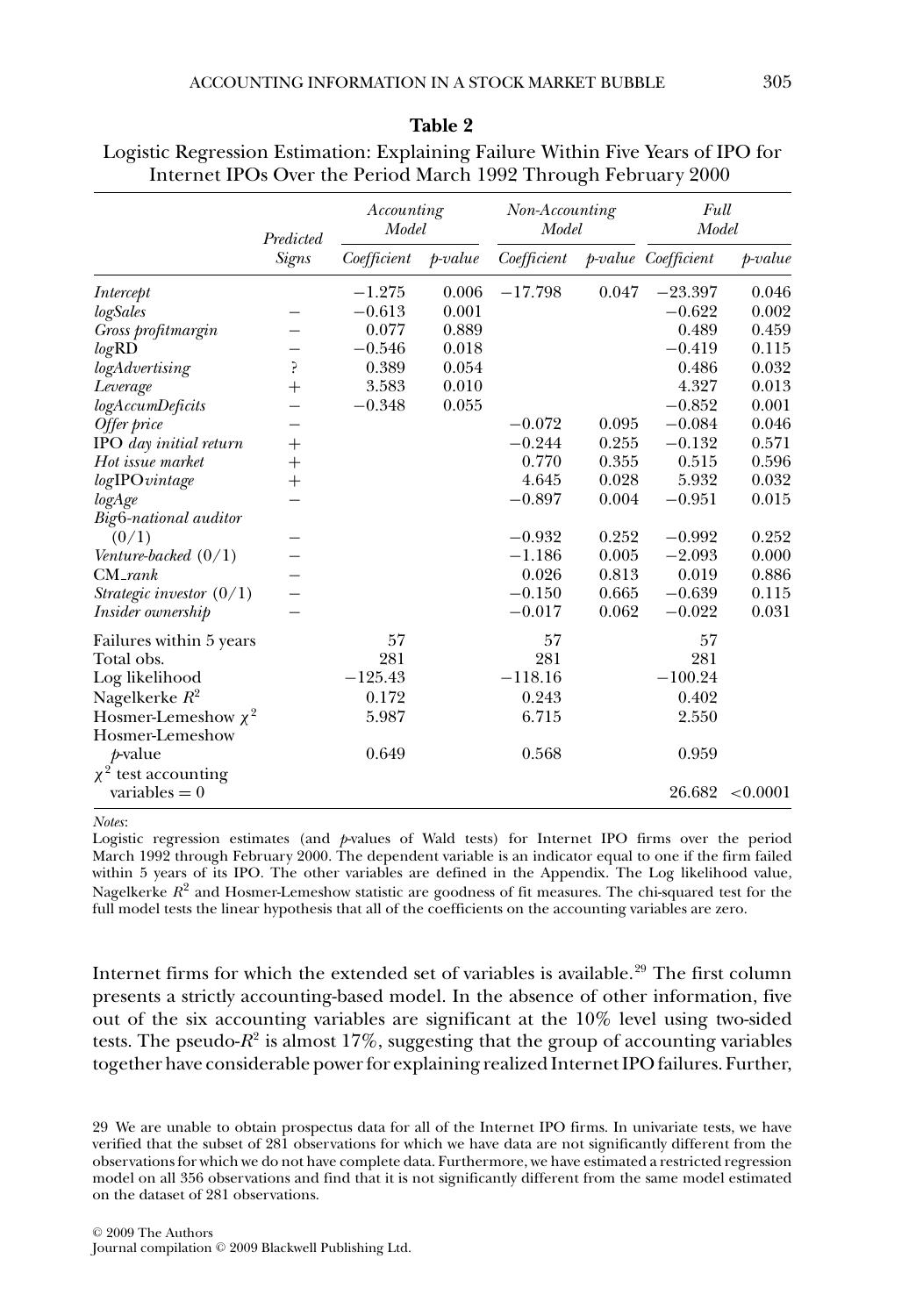the insignificant Hosmer-Lemeshow goodness-of-fit statistics suggests that there is no evidence of lack of model fit.

The negative coefficient on *logsales* suggests that large firms, or those that otherwise have more established customer and revenue bases at the time of going public, are less risky, as expected. The firms' pre-IPO *gross profit margin* percentage does not explain firm failure. Consistent with expectations, the negative coefficient on *log*RD suggests that firms that are spending more heavily on R&D activities in the year prior to going public are less risky. Since such funding for a young, start-up stage firm is typically advanced in stages as the firm meets various technological benchmarks, this result is consistent with the intuition that firms at more advanced stages in their technological development and that have received sizable pre-IPO capital, are less likely to fail. The level of Internet firms' spending on advertising, *logAdvertising*, provides an opposite indication as it is positively associated with failure risk. This result suggests that, on average, heavy pre-IPO advertising spending by Internet firms was a wasteful use of resources rather than a positive investment in intangible brands or profit-generating customer bases. Consistent with prior failure prediction studies, we find that *leverage* is positively related to Internet firms' likelihood of failure. The accounting system's balance sheet tally of the firm's accumulated net losses, *logAccumDeficits* (a negativelyvalued variable), apparently captures an aspect of the firm's ongoing riskiness as it is also significant in the accounting-only logit model. Overall, in the absence of competing variables, accounting information offers significant explanatory power for *ex post* realized Internet IPO failures.

The second column of Table 2 presents the results of a regression containing only the non-accounting candidate variables. The overall explanatory power of the nonaccounting model is over 24%, which is considerably higher than the accounting-only model. As shown, five out of eleven of the variables have significant coefficients, and all of the significant coefficients carry the predicted sign.

The third column of Table 2 presents the fully specified model. The pseudo- $R^2$  of this combined model is over 40%. Allowing for a one-sided test on the variables for which we have directional predictions, none of the accounting variables lose significance in the presence of the competing non-accounting variables, and the significance of many of the non-accounting variables is enhanced by the inclusion of accounting indicators of failure risk. The reported chi-square statistic for the fully-specified model strongly refutes the null hypothesis that all of the accounting variables are equal to zero  $(p < 0.0001)$ . Taken together, these findings suggest that accounting and nonaccounting information variables are complementary indicators of Internet firms' failure risk as of the IPO date.

Although poor firm performance is often preceded by earnings management maneuvers, our parsimonious model does not include any variables designed to proxy for such managerial earnings manipulations because there is likely to be very little accounting discretion available to the executives of the early stage start-up firms represented by our Internet IPO sample. Nevertheless, in untabulated analyses we also estimate the accounting-only and full-model regressions reported in Table 2 after including a variable to capture accounting accruals.30 Not surprisingly, none of the

<sup>30</sup> We define total accruals to be net income before extraordinary items (data18) minus cash flows from operations (data308). Collins and Hribar (2002) suggest that total accruals is likely to be the most appropriate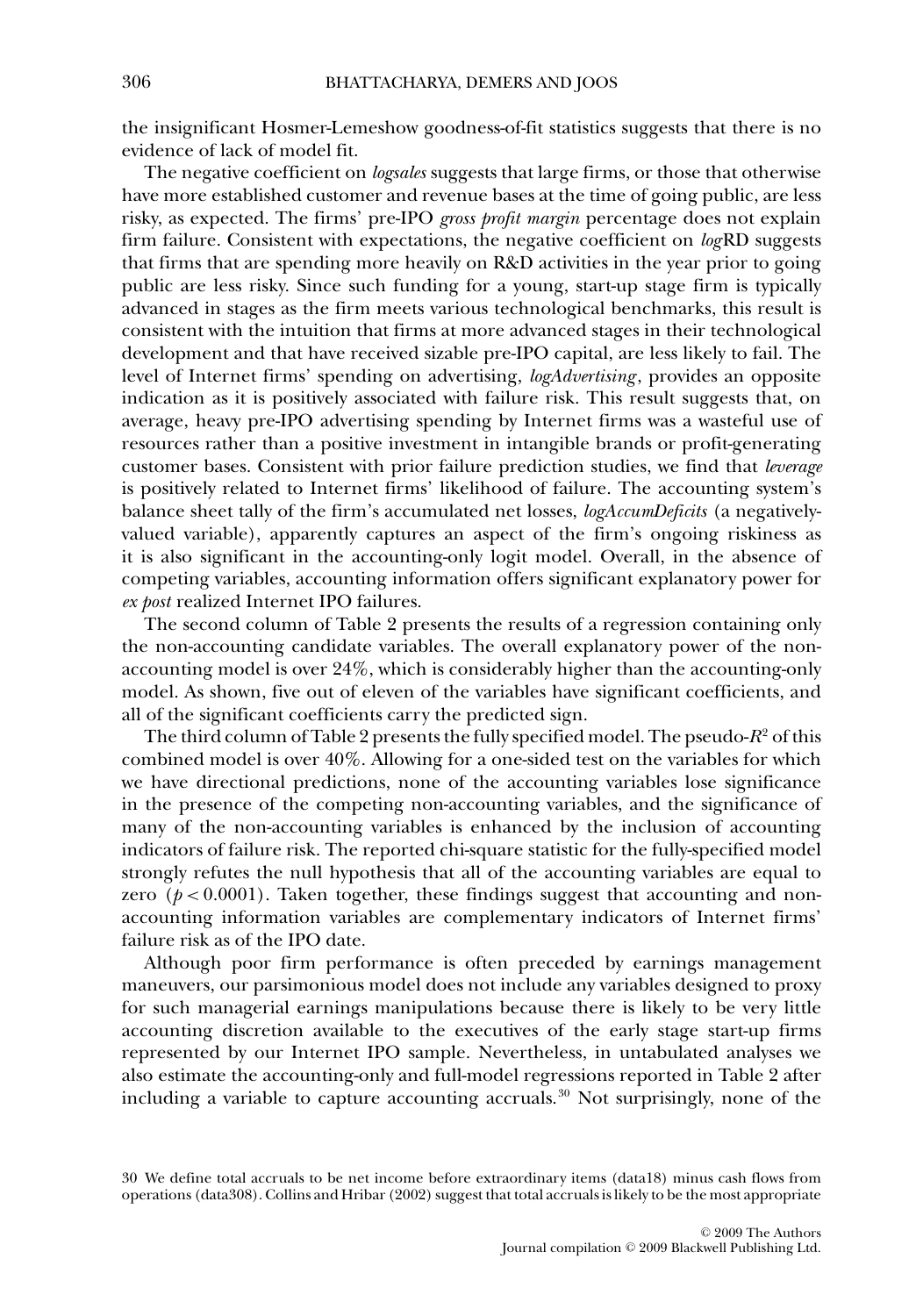Overall, the results presented in this section provide strong preliminary evidence that the accounting variables reported by our early-stage sample firms are highly informative in explaining the failure risk of IPOs in one of the most dramatic stock market bubble industries in modern history.

#### 5. OUT-OF-SAMPLE FAILURE PREDICTION

The previous analyses suggest that as-reported accounting data are informative in explaining *historical* Internet IPO failures. In this section, we investigate whether accounting information, apart from being informative in explaining *ex post* failure risk, has predictive value for Internet IPO failures. Our tests here examine whether pseudo hedge strategies (based on the predictive power of accounting information) yield profitable results.

# *(i) Innovating Firm IPO Failure Prediction Models*

We investigate whether accounting data can be used to learn from the history of prior innovative IPO firms' experience to predict the failure probabilities of Internet IPO firms. Our objective in this test is not to develop an 'optimal' failure prediction model for the Internet IPO firms, but rather to determine whether an established failure prediction methodology for high tech IPO firms (the DJ, 2007 model) is useful for predicting Internet failures.<sup>31</sup> The explanatory variables in the DJ model include underwriter prestige (CM *rank)*, *offer price, leverage, log*RD, *logAccumDeficit* and *logSales.* The motivation for each of these variables, as well as the expected signs of their coefficients, are as previously explained in Section 4.

# (a) Estimation of the Parsimonious Failure Model With Rolling Windows

We estimate the DJ failure prediction model on each of the respective high tech and NASDAQ samples using 10-year moving windows in order to ensure that our estimation process is updated, but not stale-dated, for each forecast year. For example, we estimate a logit failure prediction model using all high tech IPOs that went public between 1982 through 1991 in order to predict the likelihood of failure within five years for Internet firms undertaking IPOs in 1996. We also include in the estimation sample all IPO firms that went public after 1991 and that had failed by the end of 1995 since this information would be available to the market at the time of the Internet IPOs in 1996. In other words, we include all high tech IPOs that had survived for five years or that had

accruals measure for earnings management studies in various contexts (p. 110). Our definition of total accruals follows that of Collins and Hribar (2002), except that they use net income before extraordinary items and discontinued operations (data123) and cash flows from continuing operations (data308-data124). In IPO settings, extraordinary items and discontinued operations are practically never present in the year prior to the public offering, and hence our definition is operationally consistent with that of Collins and Hribar (2002). In the regression specification checks, we include the total accruals variable scaled by total assets.

<sup>31</sup> Clearly, it is possible to further improve Internet IPO failure prediction by utilizing a more efficient and better specified model. To the extent that the DJ model is not optimal, our results will reflect a lower bound of the informativeness of accounting data.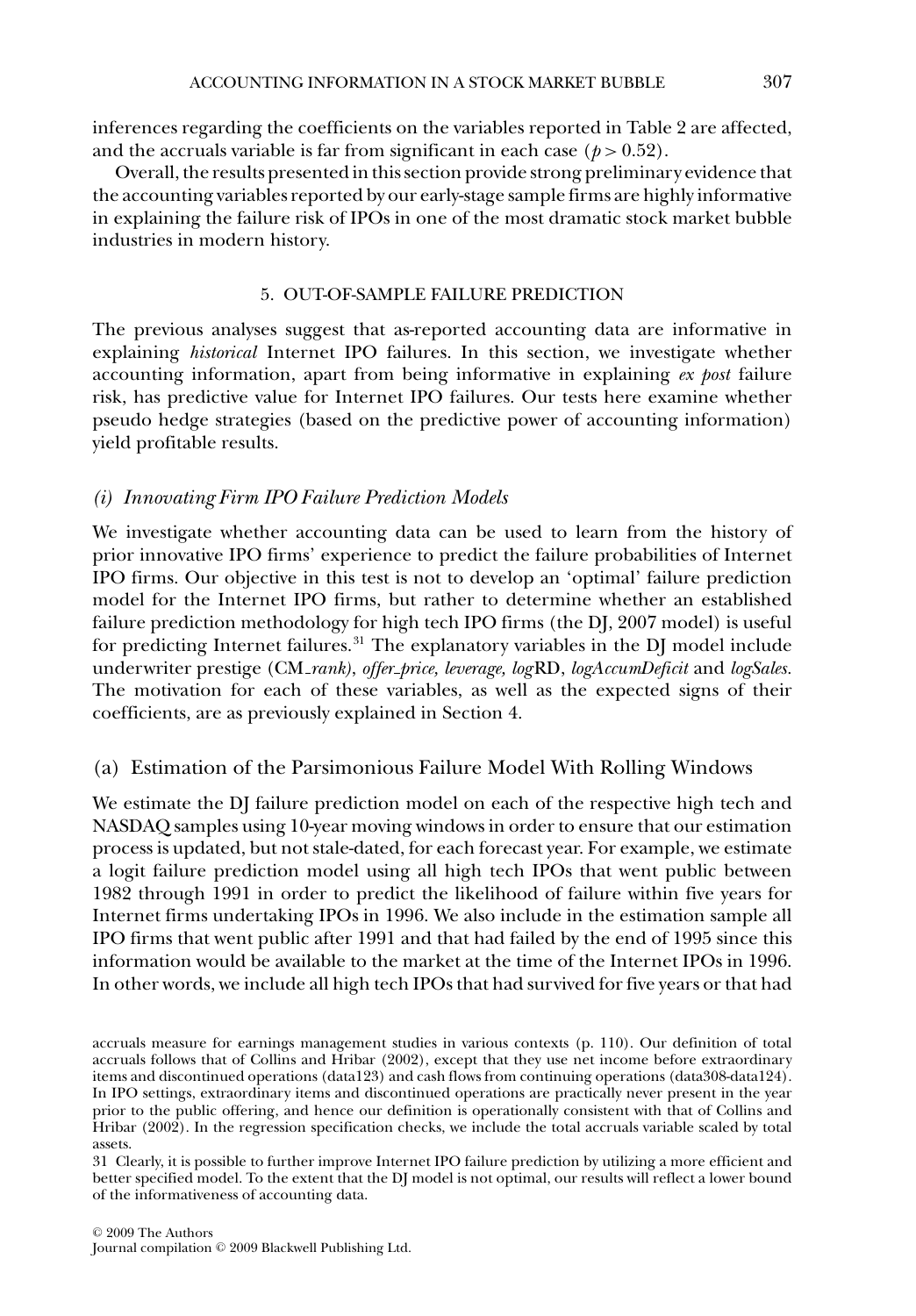failed by the end of 1995 in order to estimate a logit model to predict the failure of 1996 Internet IPOs. We then roll forward the estimation window by one year and re-estimate the failure model on all high tech IPOs that went public between 1983 through 1992 (or that had failed by the end of 1996) in order to predict the likelihood of failure for Internet firms undertaking IPOs in 1997, and so forth. We continue this procedure to arrive at a predicted probability of failure for each Internet IPO firm during the years 1996 through February 2000.

The resulting annual high tech IPO prediction model estimations are reported in the left columns of Table 3. We replicate this procedure using the NASDAQ IPO sample and report the annual prediction model estimations for this definition of innovative IPO firms in the right panel of Table  $3.^{32}$ . The coefficient estimates within each sample panel are fairly consistent from year to year, as would be expected from the moving window estimation format. The coefficient estimates are also broadly consistent, in terms of sign and general magnitudes, across the two estimation samples. The Wald statistics reported in the lower half of Table 3 suggest that all of the coefficient estimates are significant at the  $10\%$  level or better (i.e., Wald  $> 2.71$ ).

The forecasted probability of failure for each Internet firm is derived by fitting the relevant year's estimated IPO failure model coefficients as reported in Table 3 to the target Internet IPO. Thus, for each of the 344 Internet IPOs from 1996 through the end of February 2000 we generate an *ex ante* probability of failure based upon all available past innovative firms' IPO failure experience. We repeat this procedure for both prediction sample definitions of 'innovating' firms.<sup>33</sup>

# (b) Contextual Failure Prediction Probabilities

As one might expect, most of the estimated failure probabilities as of the firms' IPO dates are small in absolute terms (otherwise it is unlikely that these firms would have survived the IPO process). For example, the average estimated failure likelihood for all of the Internet IPOs in our sample is just 8.7% (4.5%) using the NASDAQ (hightech) failure prediction model. To place the small estimated failure probabilities into an appropriate context, we derive fitted probabilities of failure for each high tech (or, alternatively, NASDAQ) firm included in our estimation sample and we rank them. We then use the annual prediction models to generate an out-of-sample failure forecast for each Internet IPO firm. We include this forecasted probability of failure in the distribution of the fitted probabilities of the estimation sample and observe the rank or placement of the forecasted failure probability within the empirical distribution of failure estimates for the innovative firm samples. Firms included in the bottom (top) 33% probability of failure are considered to have low (high) estimated future likelihood of failure. We next examine our models' classification performance, and the returns

<sup>32</sup> As a specification check, we have also included total accruals scaled by total assets as a candidate explanatory variable in the prediction model estimations, using IPO data beginning in 1988 when the necessary statement of cash flow data became available. Consistent with the results for the within-industry regressions reported in Table 2, this variable is never significant ( $p > 0.41$ ).

<sup>33</sup> We choose 1996 as the start of our out-of-sample prediction period for Internet IPOs because this is the year in which the Internet became publicly defined as a separate sector (e.g., the subsequently widely-cited ISDEX Internet stock index was initiated in 1996). From 1992 through 1995, only 12 Internet companies went public and hence our overall prediction and returns results are insensitive to the exclusion of this small number of early firms.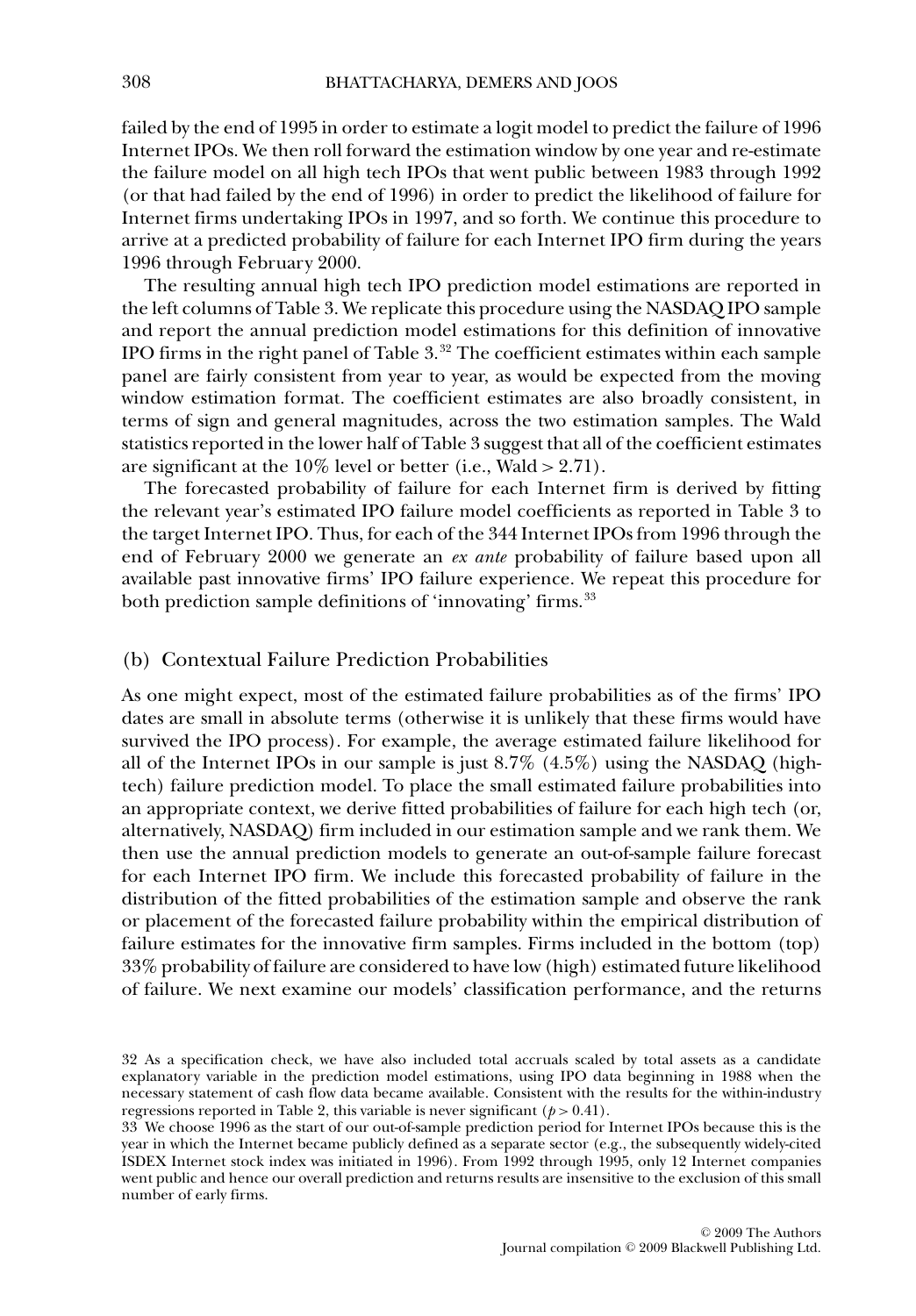|          | estiese Deculta Deadinting Enily |
|----------|----------------------------------|
| $\infty$ |                                  |
| Table    |                                  |

Moving 10-Year Windows Logistic Regression Estimation Results: Predicting Failure within Five Years of IPO Moving 10-Year Windows Logistic Regression Estimation Results: Predicting Failure within Five Years of IPO

|                                                                                                                                                                                                                                                                                                                                                         |               |          | High-Tech IPO MODE1 |                |               |                        |          | MASDAQ IPO MODEL |          |          |
|---------------------------------------------------------------------------------------------------------------------------------------------------------------------------------------------------------------------------------------------------------------------------------------------------------------------------------------------------------|---------------|----------|---------------------|----------------|---------------|------------------------|----------|------------------|----------|----------|
|                                                                                                                                                                                                                                                                                                                                                         | 1996          | 1997     | 1998                | 1999           | 2000          | 1996                   | 1997     | 1998             | 1999     | 2000     |
|                                                                                                                                                                                                                                                                                                                                                         |               |          |                     |                | Coefficient i | Estimates              |          |                  |          |          |
| Intercept                                                                                                                                                                                                                                                                                                                                               | 0.815         | 0.899    | 0.883               | 0.822          | 0.431         | 0.232                  | 0.220    | 0.492            | 0.705    | 0.792    |
| $CM$ rank                                                                                                                                                                                                                                                                                                                                               | $-0.298$      | $-0.345$ | $-0.352$            | $-0.351$       | $-0.308$      | $-0.119$               | $-0.143$ | $-0.160$         | $-0.134$ | $-0.098$ |
| offer price                                                                                                                                                                                                                                                                                                                                             | $-0.156$      | $-0.118$ | $-0.094$            | $-0.097$       |               | $-0.075$               | $-0.078$ | $-0.091$         | $-0.109$ | $-0.107$ |
| leverage                                                                                                                                                                                                                                                                                                                                                | 2.903         | 3.534    | 3.661               | 4.318          | 4.091         | 3.169                  | 3.026    | 2.616            | 2.114    | 1.701    |
| $\log \mathrm{RD}$                                                                                                                                                                                                                                                                                                                                      | $-0.956$      | $-0.888$ | $-1.144$            | $-1.169$       | $-0.483$      | $-0.657$               | $-0.626$ | $-0.780$         | $-0.693$ | $-0.775$ |
| logA ccumDeficit                                                                                                                                                                                                                                                                                                                                        | $-0.673$      | $-0.501$ | $-0.497$            | $-0.464$       |               | $-0.193$               | $-0.152$ | $-0.197$         | $-0.225$ | $-0.232$ |
| logSales                                                                                                                                                                                                                                                                                                                                                | $-0.652$      | $-0.701$ | $-0.652$            | $-0.624$       | $-0.826$      | $-0.431$               | $-0.395$ | $-0.390$         | $-0.389$ | $-0.395$ |
| Failures within 5 yrs                                                                                                                                                                                                                                                                                                                                   | $\frac{8}{3}$ | 69       | 82                  | $\infty$       | 96            | 268                    | 287      | $\overline{3}$   | 361      | 425      |
| Total obs.                                                                                                                                                                                                                                                                                                                                              | 512           | 610      | 683                 | $\overline{8}$ | 879           | 1427                   | 1642     | 1723             | 1924     | 2210     |
| Nagelkerke $\mathbb{R}^2$                                                                                                                                                                                                                                                                                                                               | 0.521         | 0.533    | 0.520               | 0.548          | 0.461         | 0.367                  | 0.350    | 0.363            | 0.362    | 0.349    |
|                                                                                                                                                                                                                                                                                                                                                         |               |          |                     |                |               | <b>Wald Statistics</b> |          |                  |          |          |
| Intercept                                                                                                                                                                                                                                                                                                                                               | 3.453         | 4.549    | 5.011               | 4.623          | 1.704         | 1.339                  | 1.375    | 7.594            | 17.863   | 25.724   |
| $CM$ rank                                                                                                                                                                                                                                                                                                                                               | 9.264         | 12.001   | 15.294              | 16.088         | 20.656        | 7.169                  | 11.183   | 14.357           | 11.787   | 7.260    |
| offer price                                                                                                                                                                                                                                                                                                                                             | 7.263         | 5.357    | 4.052               | 3.979          |               | 19.977                 | 20.641   | 20.235           | 29.159   | 32.844   |
| leverage                                                                                                                                                                                                                                                                                                                                                | 5.151         | 9.789    | 12.394              | 16.914         | 22.833        | 36.274                 | 38.467   | 31.352           | 23.477   | 18.619   |
| $log_{\rm RID}$                                                                                                                                                                                                                                                                                                                                         | 2.825         | 2.974    | 6.499               | 8.468          | 3.497         | 10.840                 | 11.225   | 18.046           | 18.853   | 32.187   |
| $\label{eq:log1} \begin{aligned} \log\! \text{d} \textit{c} \textit{c} \textit{u} \textit{m} \textit{D} \textit{e} \textit{f} \textit{i} \textit{c} \textit{i} \textit{t} \end{aligned}$                                                                                                                                                                | 7.124         | 4.214    | 5.296               | 4.986          |               | 3.630                  | 2.819    | 5.319            | 8.010    | 11.313   |
| $log\,Sales$                                                                                                                                                                                                                                                                                                                                            | 7.205         | 11.718   | 13.336              | 2.151          | 41.314        | 23.486                 | 23.027   | 24.339           | 29.202   | 37.669   |
| Notes:                                                                                                                                                                                                                                                                                                                                                  |               |          |                     |                |               |                        |          |                  |          |          |
| Each column represents a logistic regression model that is estimated on a moving 10-year sample of firms with a known five year survival in the 10-year                                                                                                                                                                                                 |               |          |                     |                |               |                        |          |                  |          |          |
| period before the IPO year indicated in the column header, or that had failed by the end of the year prior to the IPO year in the column heading. For example, for                                                                                                                                                                                      |               |          |                     |                |               |                        |          |                  |          |          |
| predicting the failure risk of 1998 IPOs, we use a 10-year moving estimation sample of IPO firms (high-tech and Nasdaq, respectively) that had survived for five years<br>or that had failed by the end of 1997. All accounting variables are for the fiscal year immediately prior to the year of IPO. The logistic regressions only include variables |               |          |                     |                |               |                        |          |                  |          |          |

# ACCOUNTING INFORMATION IN A STOCK MARKET BUBBLE 309

or that had failed by the end of 1997. All accounting variables are for the fiscal year immediately prior to the year of IPO. The logistic regressions only include variables with coefficients that are significantly different from zero and outliers have been removed when the deviance residual exceeds 2.5. The Wald statistic reported in the table has a chi-squared distribution with one degree of freedom. The high-tech model is based on a sample of high-tech firms with R&D/total assets or R&D/sales table has a chi-squared distribution with one degree of freedom. The high-tech model is based on a sample of high-tech firms with R&D/total assets or R&D/sales>0.05<br>and Internet firms. The Nasdaq model is based on Nasdaq I

with coefficients that are significantly different from zero and outliers have been removed when the deviance residual exceeds 2.5. The Wald statistic reported in the

and Internet firms. The Nasdaq model is based on Nasdaq IPO firms (excluding SIC 0 and 1 industries).

<sup>C</sup> 2009 The Authors

Journal compilation <sup>C</sup> 2009 Blackwell Publishing Ltd.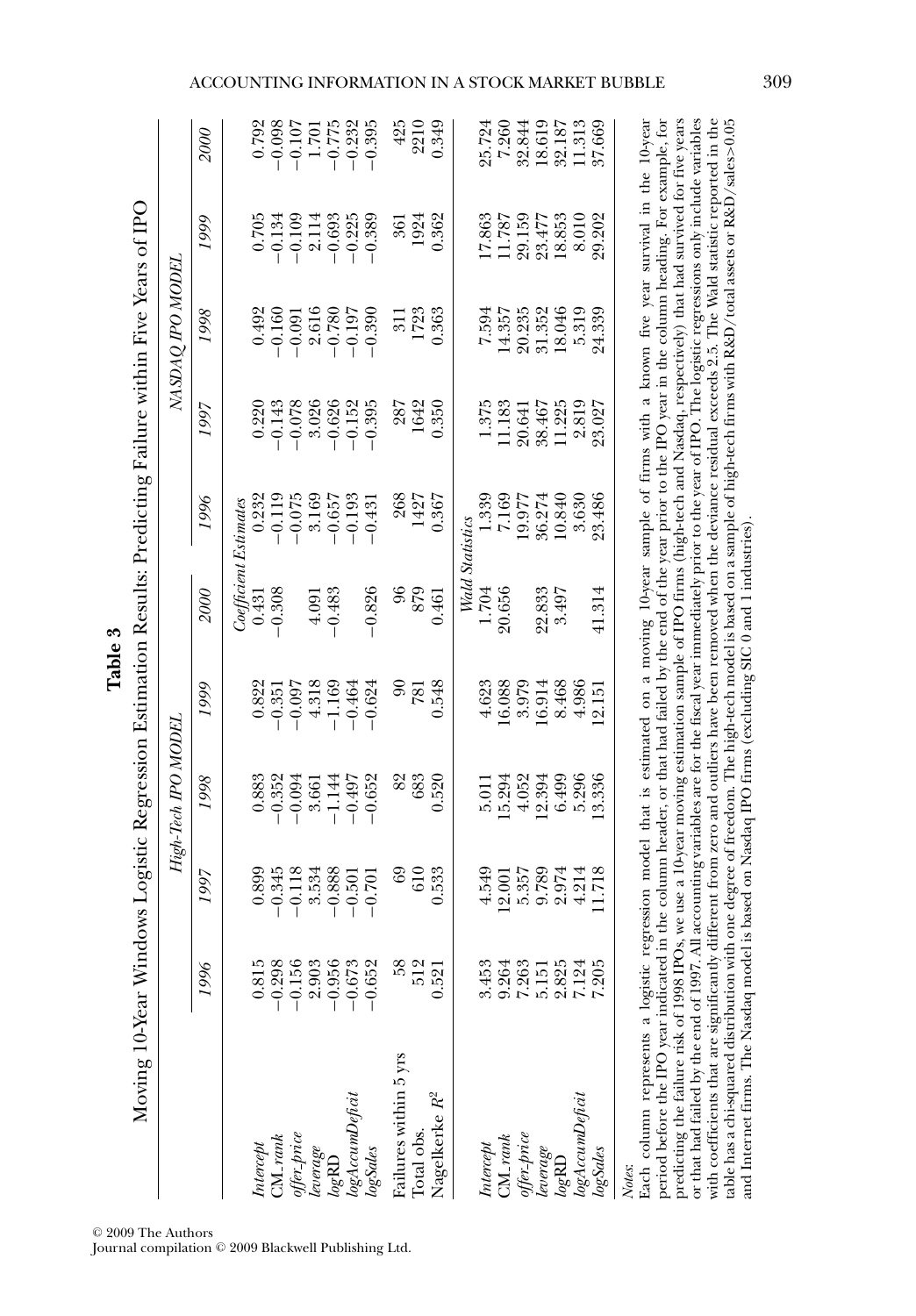associated with the firms that our model identifies as having high and low failure risks, respectively.

#### *(ii) Statistical Analysis and Benchmarking the IPO Failure Prediction Models*

We begin by comparing the performance of our IPO failure prediction model with the Chava and Jarrow (2004) private company model (hereafter, 'Chava-Jarrow'). We focus on Chava-Jarrow because DJ find that this model performs best for high-tech IPOs.34 Our formal comparison uses the Receiver Operating Characteristic ('ROC') curve methodology (Hosmer and Lemeshow, 2000) to assess the classification accuracy of all three models. The ROC curve provides information on the performance of a model for all possible cut-off values of Type I and Type II errors. The area under the ROC curve ranges between 0 and 1, where higher ROC values indicate that the underlying model has greater power to discriminate between failures and non-failures.35

The fitted ROC curves for each of the high-tech, Nasdaq, and Chava-Jarrow models are presented in Figure 3. The ROC curves associated with the Nasdaq and hightech innovative IPO firm based models overlap most of the Type I/Type II error space, and the areas under the ROC curves are similar at about 68% and 70% for the high-tech and Nasdaq models, respectively. Both areas are consistent with a model of good discriminatory power. In contrast, the ROC curve associated with the Chava-Jarrow model falls below the other two ROC curves over the entire range of sensitivity and specificity values. The area value of 53% for the Chava-Jarrow ROC curve indicates that this model has almost no discriminatory power for identifying high versus low failure risk Internet IPOs (i.e., it is little better than chance). Based on this analysis, we conclude that the IPO firm failure prediction models provide strong statistical support for the notion that historical accounting information is informative in developing *ex ante* out-of-sample IPO failure risk assessments for bubble industry IPO firms.

#### *(iii) Are Internet IPO Failure Predictions Associated with Abnormal Returns?*

Having established the within sample risk-relevance of accounting information for explaining the *ex post* failures of bubble period IPOs, as well as the statistical validity of the out-of-sample predictive value of accounting variables for forecasting *ex ante* bubble period IPO failure risks, we next examine the returns consequences of failure predictions. Specifically, we investigate whether one can earn significant hedge returns from a strategy of going short (long) in Internet IPOs that our innovative IPO models predict to have high (low) failure risk.

<sup>34</sup> We do not benchmark against the Shumway (2001) models because these models rely on market-derived variables (e.g., stock price momentum and volatility) as key inputs.

<sup>35</sup> For a more detailed explanation of the ROC curve methodology and examples of its use in a failure prediction setting, please refer to Chava and Jarrow (2004) or Demers and Joos (2007).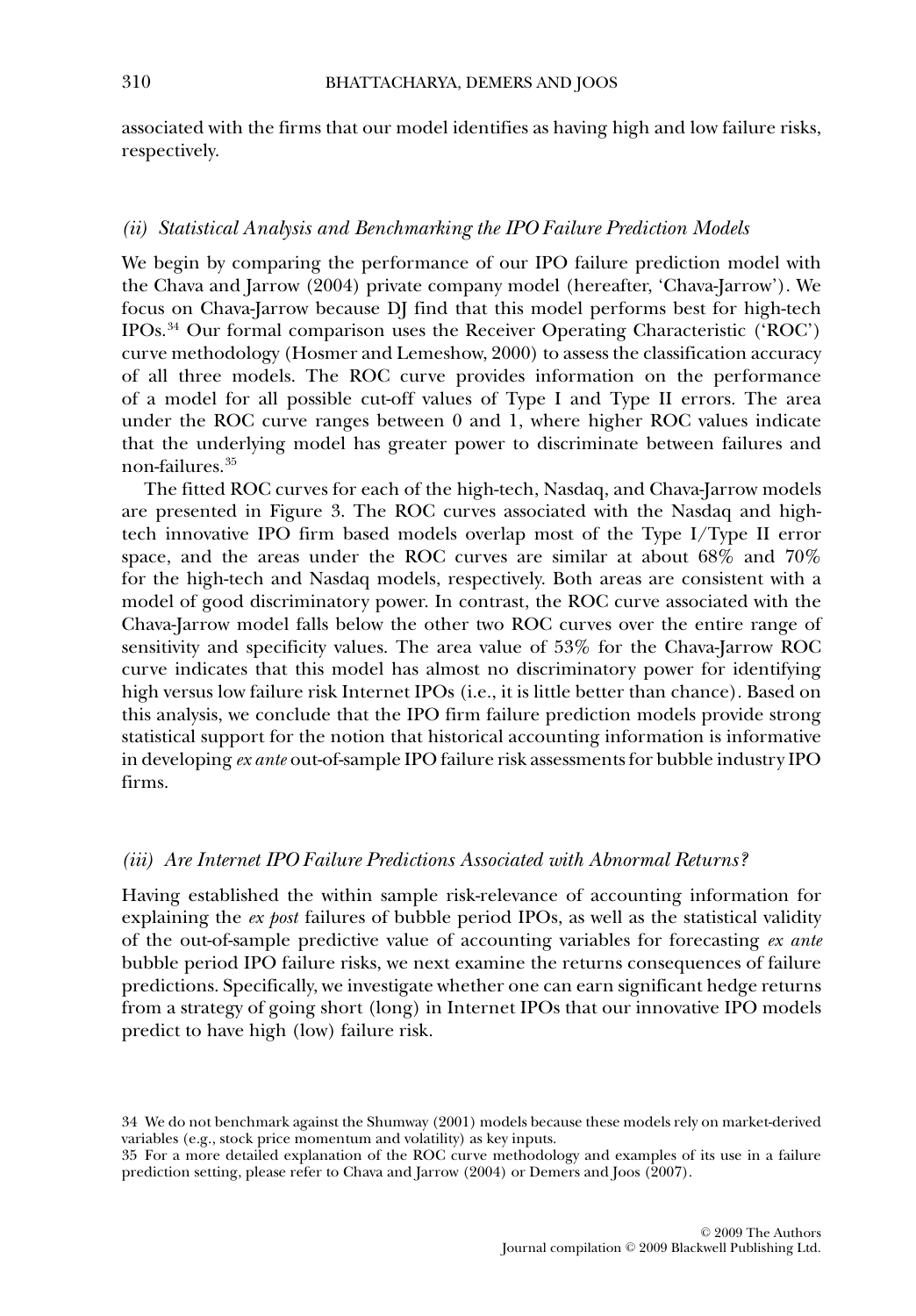



*Notes*:

The Receiver Operating Characteristic (ROC) curve generalizes the Type I-Type II classification table analysis by providing information on the classification accuracy for all possible cut-off values. Sensitivity represents 1 – Type I, and specificity is 1-Type II. The figure shows the out-of-sample prediction accuracy for three different models. The Internet firms were not part of the estimation sample. The respective areas under the three curves are measured by the Concordance Index and represent the overall prediction accuracy of the failure model. A concordance index of 0.50 indicates no discrimination between failures and non-failures, whereas an index greater than 0.90 indicates an extremely high classification accuracy. The concordance indices are as follows for the Internet IPOs (period January 1996-February 2000):<br>1) High Tech IPO model  $0.677$ 

1) High Tech IPO model  $0.677$ <br>2) Nasdaq IPO model  $0.696$ 2) Nasdaq IPO model

3) Chava-Jarrow (2004) model 0.533

#### (a) Abnormal Returns Calculations

We accumulate returns starting from the first month subsequent to the month of IPO. Following Ang et al. (2007), we consider longer one-, two- and three-year return intervals in order to allow time for any anomalous post-IPO performance to be more fully revealed. For firms that delist prior to the end of the annual accumulation intervals, we complete the returns accumulation with the CRSP delisting return where available. For missing CRSP delisting returns, we set the delisting return to −0.55, consistent with the average missing delisting returns for Nasdaq stocks estimated by Shumway and Warther (1999). We then use Nasdaq-adjusted returns as our measure of 'abnormal' returns, which we calculate by subtracting the monthly return on the Nasdaq index from the firm-specific monthly return.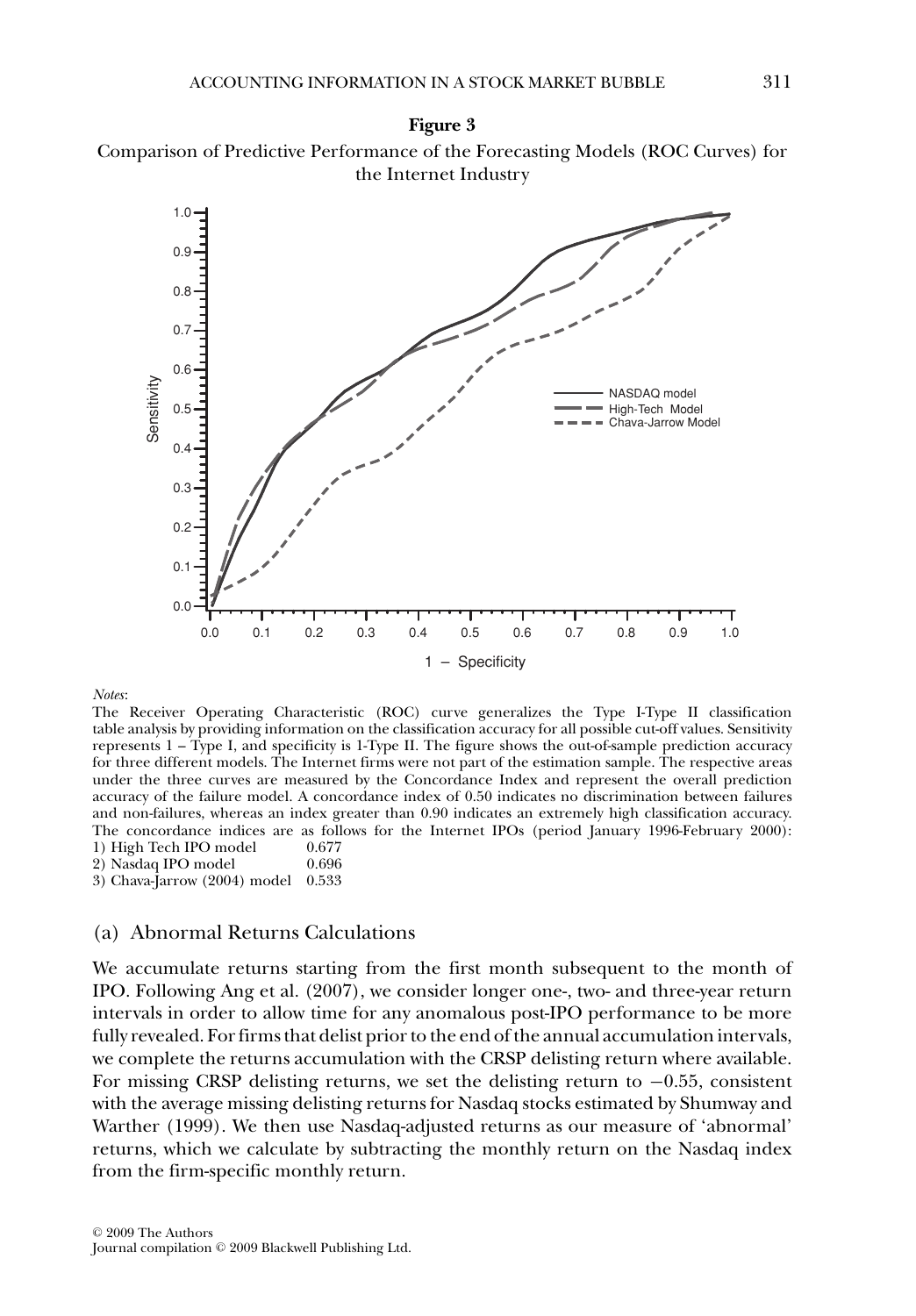#### (b) Empirical Trading Strategy Results

Table 4 presents the raw and Nasdaq-adjusted one-, two and three-year buy-and-hold returns (BHARs) associated with Internet IPO firms that fall into the highest 33% and lowest 33% forecasted probabilities of failure, based upon forecasts derived from each of our high tech and NASDAQ IPO failure prediction models, respectively. Also shown for each model are the returns calculated using a zero-investment strategy of going long in low predicted probability of failure, and short in high predicted probability of failure, Internet IPOs. We refer to this zero-investment strategy as a pseudo-hedge strategy because traders may not be able to fully implement it in practice for the following reasons. First, the IPO dates are non-synchronous and thus it is not possible to simultaneously take long and short positions in the underlying stocks beginning at the end of their first month of trading. Second, there may be some restrictions to short-selling smaller, newly issued firms (see e.g., Ritter and Welch, 2002; and Ofek and Richardson, 2003), although Edwards and Hanley (2007) suggest that these implementation constraints may not be as severe as the prior literature has presumed. Our methodology is otherwise implementable in the sense that no foresight is used either to forecast the probabilities of failure or to classify the IPOs into long and short investment portfolios.

In Panels A and B of Table 4 we calculate the statistical significance of the low-minushigh returns for the high tech and Nasdaq models, respectively, using a *t*-test for the difference in means from the two independent samples. As shown, the pseudo-hedge strategies based on either the high tech or NASDAQ definition of 'innovative' IPO firms yield statistically significant returns over the one-, two- and three-year post-IPO intervals, although the statistical significance of the abnormal returns declines somewhat over the longer intervals. The most notable observation from Table 4, however, is that the pseudo-hedge returns generated from our models are economically large. For example, the one-year abnormal returns available from the high tech model are 129%, while those for the same interval from the Nasdaq model are 79%. The economic magnitude of the abnormal returns declines over longer intervals, but remains impressive throughout the three-year post-IPO period examined. These findings are broadly consistent with Dichev (1998) and Campbell, Hilscher and Szilagyi (2008), who document (for large cross-sectional, non-IPO samples) that distress risk is not fully priced by the market. We note, however, that the pseudo-hedge returns generated by our failure models (using prior innovative IPO firm experience and applied to Internet bubble period IPOs) are significantly greater than those documented by these prior studies for the general cross-section of firms. Given the statistical reliability of our forecasting models and the extreme returns patterns in the Internet sector during the time period of our study (i.e., the very characteristic of the 'bubble' period that investors would like to profit from), our documentation of larger returns relative to prior cross-sectional results is perhaps not surprising. The combined economic and statistical significance of our returns enable us to strongly reject the null hypothesis that accounting data is uninformative in a bubble setting.

We acknowledge that there is a caveat associated with our use of Nasdaq-adjusted abnormal returns. Namely, Internet firms are likely to be riskier (i.e., in the sense of having larger *betas*) than non-Internet firms. Consequently, subtracting the Nasdaq returns from Internet stock returns may not be a sufficient adjustment for arriving at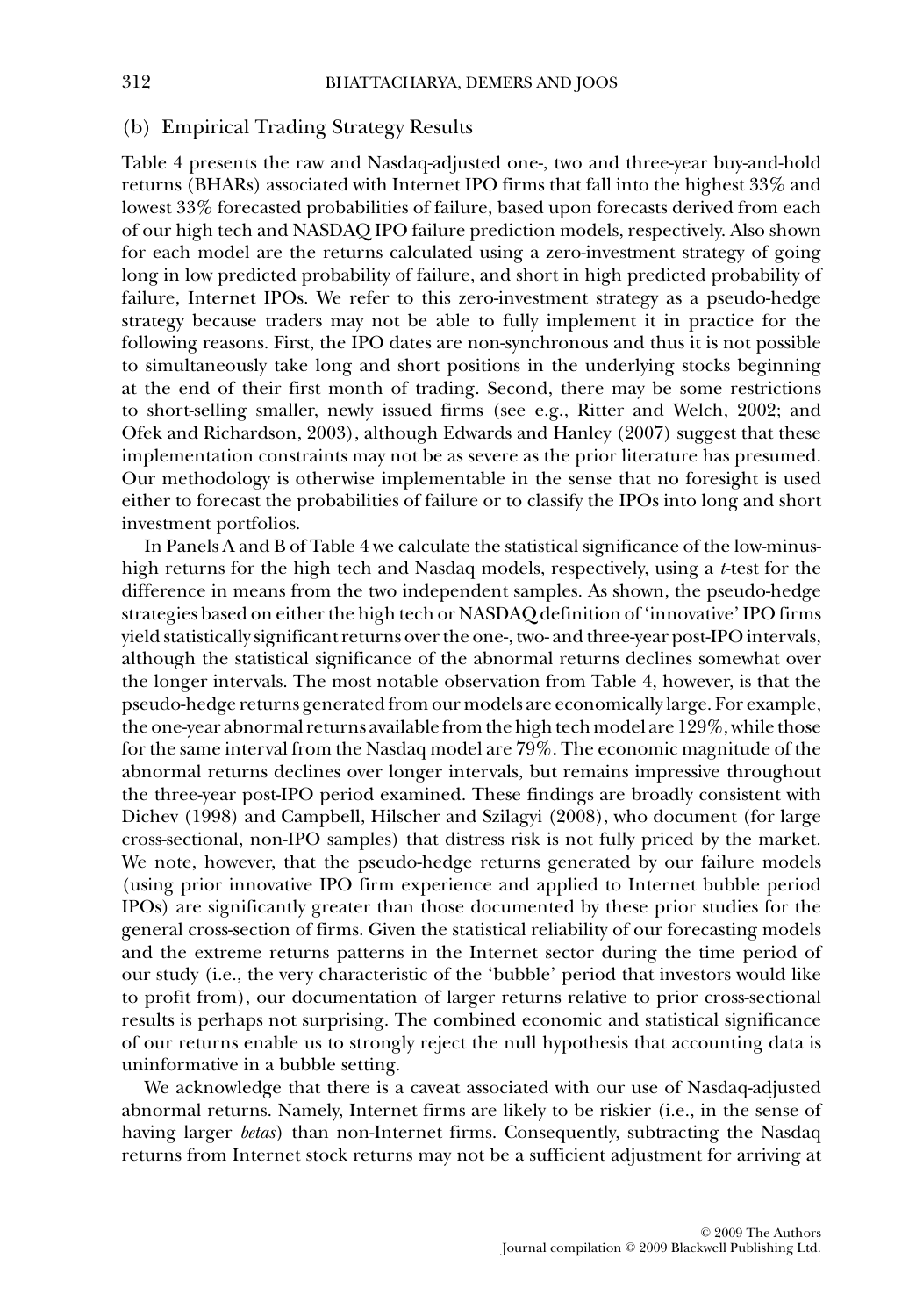|                                                                                                                                                                                                                                                                                                                                                            |             |        | Raw Returns |         |         | NASDAQ Adjusted Buy-Hold<br>Abnormal Keturns |                                                                                                                                    |       | <b>Sharpe Ratio</b> |                                    |
|------------------------------------------------------------------------------------------------------------------------------------------------------------------------------------------------------------------------------------------------------------------------------------------------------------------------------------------------------------|-------------|--------|-------------|---------|---------|----------------------------------------------|------------------------------------------------------------------------------------------------------------------------------------|-------|---------------------|------------------------------------|
| Portfolio                                                                                                                                                                                                                                                                                                                                                  | No. of Obs. | IYR    | 2 YR        | 3YR     | IR      | 2 YR                                         | $\overline{\jmath}$ $\overline{R}$                                                                                                 | I YR  | 2 YR                | $\overline{\jmath}$ $\overline{R}$ |
| Panel A: High Tech IPO Model                                                                                                                                                                                                                                                                                                                               |             |        |             |         |         |                                              |                                                                                                                                    |       |                     |                                    |
| Low Failure Prob                                                                                                                                                                                                                                                                                                                                           | 66          | 147%   | $30\%$      | 3%      | 112%    | 41%                                          | 34%                                                                                                                                | 0.854 | 0.153               | $-0.014$                           |
| Medium Failure Prob                                                                                                                                                                                                                                                                                                                                        | 214         | $51\%$ | $21\%$      | $50\%$  | $26\%$  | $-10\%$                                      | $.22\%$                                                                                                                            | 0.530 | $-0.280$            | $-0.579$                           |
| High Failure Prob                                                                                                                                                                                                                                                                                                                                          | 64          | $10\%$ | $-31\%$     | $-51\%$ | $-17\%$ | $-23%$                                       | $-27%$                                                                                                                             | 0.082 | $-0.508$            | $-0.797$                           |
| Low Minus High Difference                                                                                                                                                                                                                                                                                                                                  |             | 137%   | $61\%$      | $54\%$  | $129\%$ | 64%                                          | 60%                                                                                                                                |       |                     |                                    |
| t-statistics of the Difference                                                                                                                                                                                                                                                                                                                             |             | (4.01) | (1.47)      | 1.35)   | (4.02)  | (1.67)                                       | (1.64)                                                                                                                             |       |                     |                                    |
| Panel B: Nasdaq IPO Model                                                                                                                                                                                                                                                                                                                                  |             |        |             |         |         |                                              |                                                                                                                                    |       |                     |                                    |
| Low Failure Prob                                                                                                                                                                                                                                                                                                                                           | 176         | 89%    | 9%          | $2\%$   | $63\%$  | 19%                                          | $-27%$                                                                                                                             | 0.680 | 0.033               | $-0.247$                           |
| Medium Failure Prob                                                                                                                                                                                                                                                                                                                                        | 135         | $31\%$ | $-37%$      | $-27%$  | 3%      | $31\%$                                       | $-51%$                                                                                                                             | 0.368 | $-0.604$            | $-0.716$                           |
| High Failure Prob                                                                                                                                                                                                                                                                                                                                          | 33          | $11\%$ | $-41%$      | $35\%$  | $-17\%$ | $-35\%$                                      | $-62\%$                                                                                                                            | 0.102 | $-0.714$            | $-1.023$                           |
| Low Minus High Difference                                                                                                                                                                                                                                                                                                                                  |             | 78%    | 50%         | 37%     | $26\%$  | 53%                                          | 35%                                                                                                                                |       |                     |                                    |
| t-statistics of the Difference                                                                                                                                                                                                                                                                                                                             |             | 3.14   | (1.98)      | (1.96)  | (3.52)  | (2.15)                                       | (1.66)                                                                                                                             |       |                     |                                    |
| Notes:                                                                                                                                                                                                                                                                                                                                                     |             |        |             |         |         |                                              |                                                                                                                                    |       |                     |                                    |
| Mean holding returns and mean adjusted holding returns relative to the value-weighted NASDAQ benchmark over three horizons: 1, 2 and 3 years after the                                                                                                                                                                                                     |             |        |             |         |         |                                              |                                                                                                                                    |       |                     |                                    |
| PO date. We form portfolios of IPOs in the Internet industry for the period January 1996 through February 2000 (344 IPOs) based on the predicted failure probability<br>at the IPO date. We classify as 'low,'                                                                                                                                             |             |        |             |         |         |                                              | 'medium' and 'high' failure risk those Internet firms with failure probabilities that fall into the lower, middle and upper third, |       |                     |                                    |
| respectively, of the probability distribution of each of the high-tech and Nasdaq estimation samples. Portfolio sizes are not necessarily equal. Low minus high represents                                                                                                                                                                                 |             |        |             |         |         |                                              |                                                                                                                                    |       |                     |                                    |
| the average difference between the low and high failure probability portfolio. The Astatistics for the difference in average returns are reported in parentheses. The<br>Sharpe ratio is defined as the ratio of excess expected return (relative to the risk-free rate) to the standard deviation of the portfolio return, calculated on a monthly basis. |             |        |             |         |         |                                              |                                                                                                                                    |       |                     |                                    |
|                                                                                                                                                                                                                                                                                                                                                            |             |        |             |         |         |                                              |                                                                                                                                    |       |                     |                                    |

**Table 4**

© 2009 The Authors<br>Journal compilation © 2009 Blackwell Publishing Ltd.

ACCOUNTING INFORMATION IN A STOCK MARKET BUBBLE 313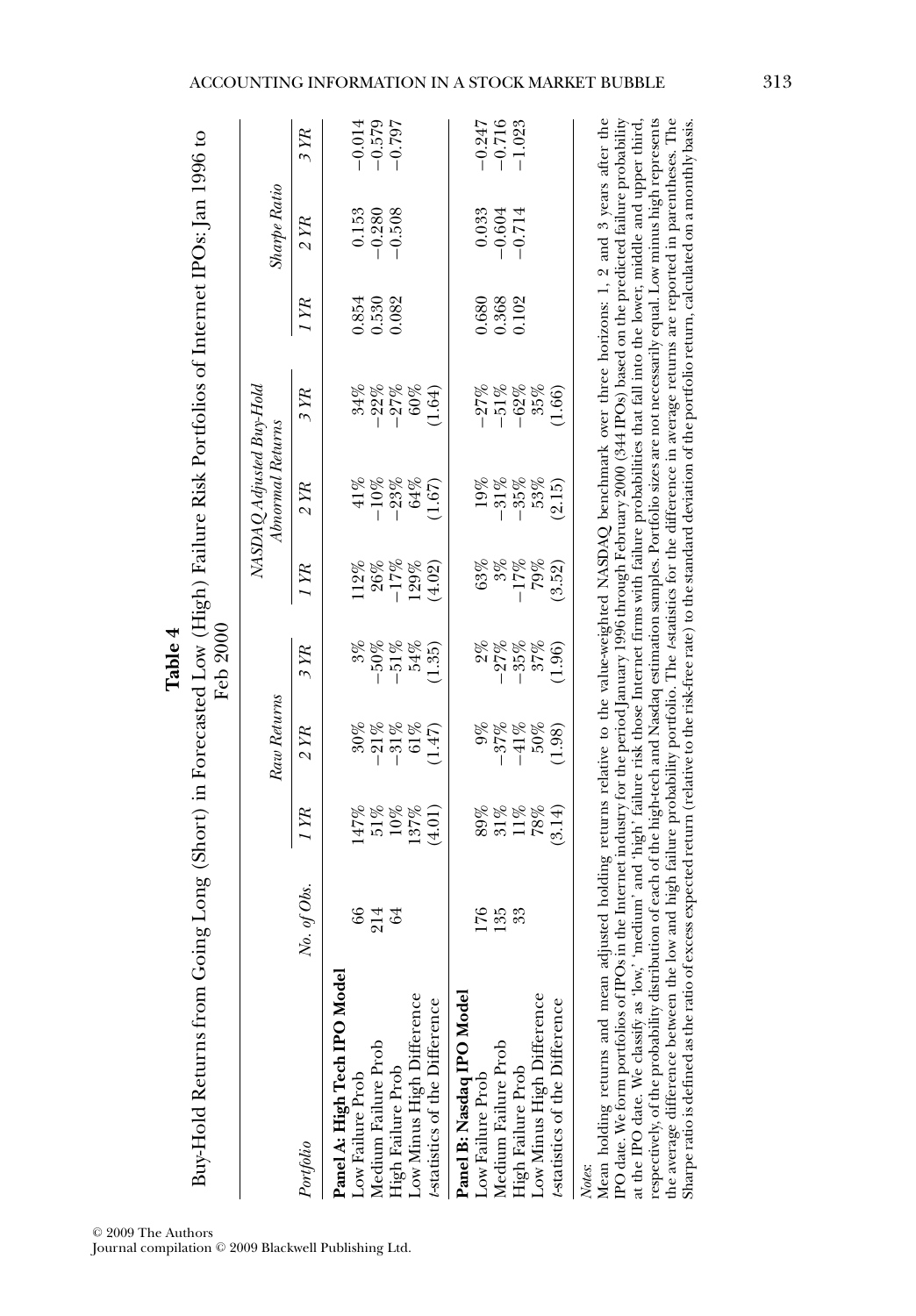abnormal returns. In order to address this concern, we alternatively estimate abnormal returns using the Fama-French three-factor model. Although Lyon et al. (1999) argue that estimating abnormal returns using the Fama-French three-factor model would be inappropriate in our setting due to the severe time-clustering of our data, we nevertheless adopt this approach for an additional specification check. Untabulated analyses using the Fama-French three-factor approach generate significant abnormal hedge returns to a strategy of going long in the one-third of stocks that our model suggests to have low failure risk, and short in the one-third of stocks that our model suggests to have high failure risk. This hedge strategy is significant for both the high-tech and Nasdaq prediction model samples.

As a final specification check on our event time analyses, we also compute the Sharpe (1994) ratios associated with the three failure risk level portfolios generated from each of the high-tech and Nasdaq prediction models. These Sharpe ratios are presented in the right-hand columns of Table 4. Lending further corroboration to the two previous tests, the rank ordering of the Sharpe ratios is consistent with the notion of our high (low) IPO failure risk portfolios yielding lower (higher) risk-adjusted returns. Similar to the previous tests, the Sharpe ratios are also subject to some limitations. In particular, Sharpe ratios are sensitive to bear versus bull market conditions (Scholz and Wilkens, 2006), a problem that is likely to be heightened in our setting given that our returns accumulation periods extend over both euphoric and 'crash' conditions.

Although each of the returns tests described above is subject to different limitations, the triangulated findings provided by consistent results across all three tests supports the robustness of our inferences.

# (c) Calendar Time IPO Returns

To further supplement the event time analyses, we present a more descriptive calendar time analysis following the methodology of Brav et al. (2000). For each firm in the sample, we estimate a time-series regression of returns on the three Fama French factors (MKTRF, SMB, HLM) purged of recent IPOs. We compute the abnormal returns for each firm in each month as the sum of the intercept and the residual in that month. Using individual abnormal returns we compute cumulative average monthly returns for a group of low (high) failure probability IPOs. Similar to the event time analyses, we assign Internet firms to either high or low risk portfolios based upon whether their predicted failure risk falls into the top or bottom third of the distribution of all fitted failure probabilities. We then compute and plot the monthly equally weighted averages of these individual firms' abnormal returns within each portfolio and cumulate these over time.

Figure 4 (Panel A and Panel B) presents the cumulative abnormal returns for both high and low failure risk groups generated using the high tech and NASDAQ failure prediction models, respectively. As shown in the calendar time plot, each of the innovative firm prediction models provides a meaningful separation between low and high risk failure firms; the abnormal returns to low and high failure risk firms diverge significantly from one another and straddle the zero baseline in the appropriate direction. Notably, the low risk Internet firms' abnormal returns are almost always greater than zero, suggesting that our prediction models could even be useful for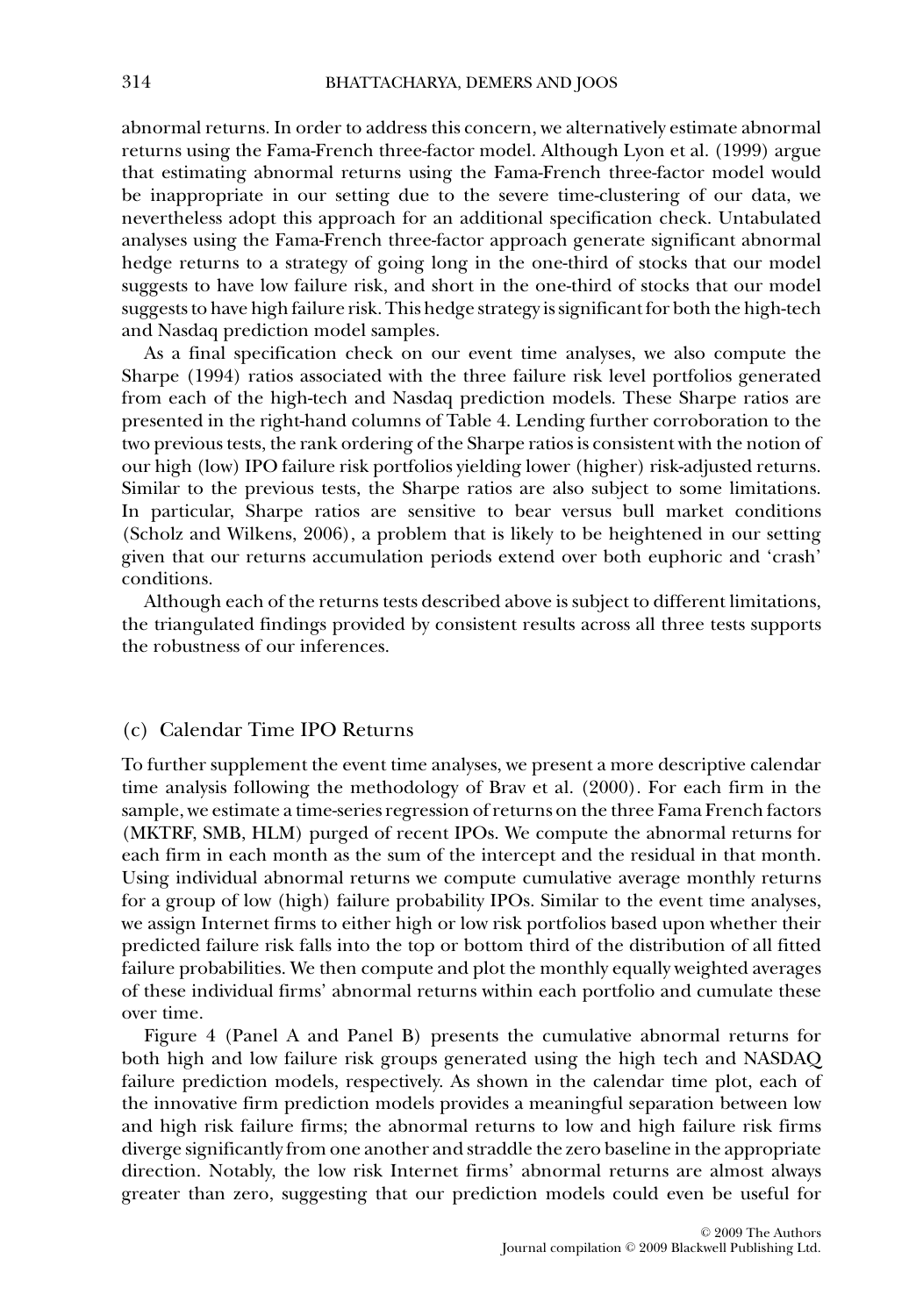#### **Figure 4**

**Panel A: Calendar Time Plot of Abnormal Returns Earned in the Forecasted Low and High Failure Probability Portfolios (High–Tech Failure Model)** 



**Panel B: Calendar Time Plot of Abnormal Returns Earned in the Forecasted Low and High Failure Probability Portfolios (NASDAQ Failure Model)** 



*Notes*:

Calendar-time cumulative abnormal returns are computed in a manner similar to those in Figure 3 of Brav et al. (2000). For each firm in the sample, we estimate a time-series regression of returns on the three Fama French factors (MKTRF, SMB, HLM) purged of recent IPOs. We compute the abnormal returns for each firm in each month as the sum of the intercept and the residual in that month. Using individual abnormal returns we compute cumulative average monthly returns for a group of low (high) failure probability IPOs. Failure probability is determined at IPO date using the high tech (Panel A) and Nasdaq (Panel B) prediction models, respectively, and a firm falls within the low (high) failure probability group if its failure probability ranks among the lower (upper) third of the relevant estimation sample's failure probability distribution for the year before the IPO date.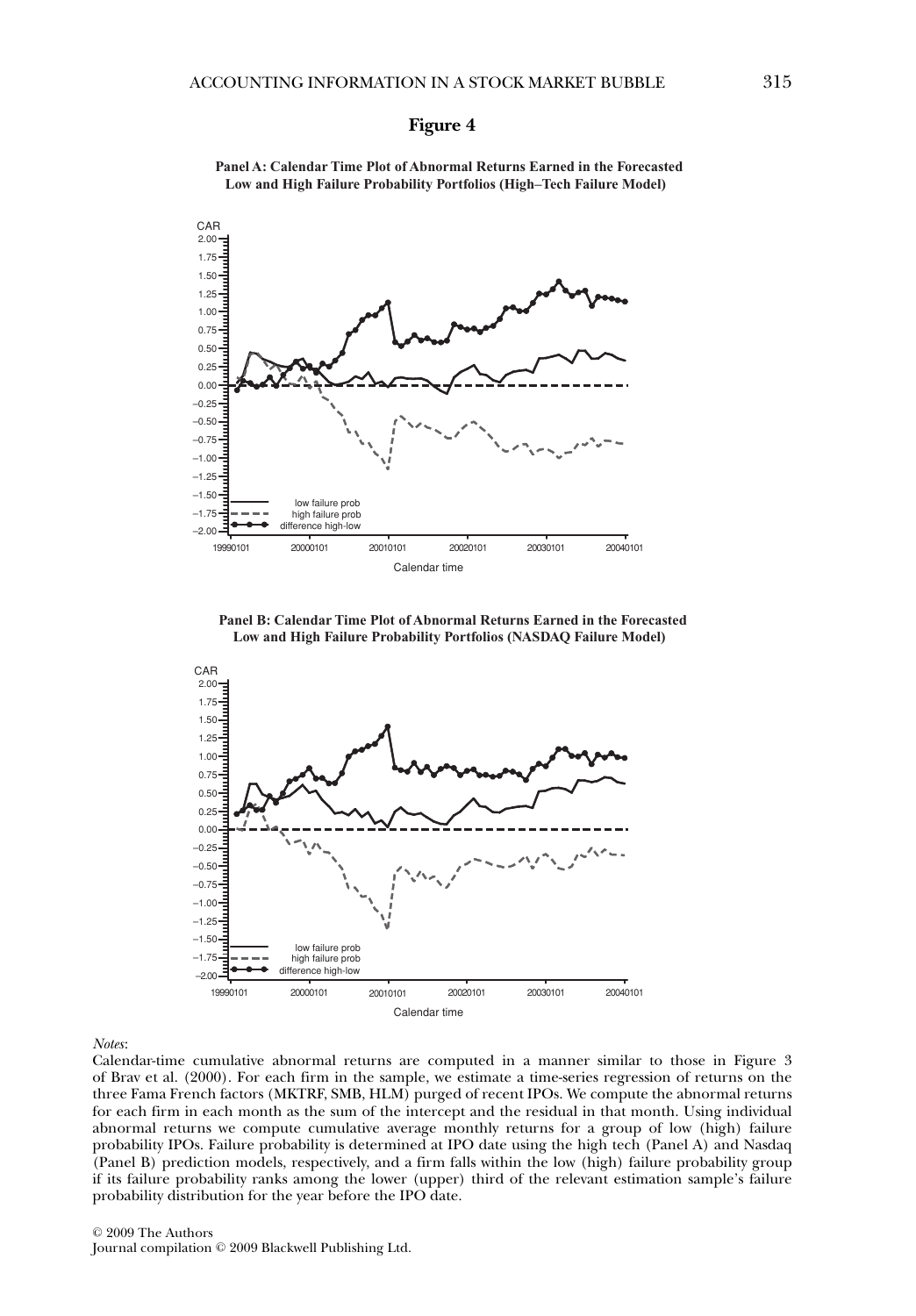trading strategies that do not involve a short side. Overall, these results are consistent with the event time analyses; there is long-term under-performance in the high failure risk groups and long-term over-performance in the low failure risk groups using either of the accounting-based 'innovating firm' prediction models to generate Internet IPO failure forecasts.

#### 6. SUMMARY AND CONCLUSION

There has been widespread criticism that accounting does not provide useful information to assist in the efficient allocation of capital in dynamic, rapidly-evolving settings such as the Internet sector. Worse, 'bad accounting' is alleged to have contributed to the gross excesses that culminated in the bursting of the Internet and high tech stock market bubbles. These criticisms are directed at the very heart of accounting's role in society because one of the primary goals of the financial accounting system is to provide reliable information to facilitate the efficient allocation of capital *irrespective of the period and setting in which the financial accounting rules are applied*.

We find that Internet IPO firms exhibited weak accounting fundamentals at the time they went public. These accounting fundamentals offer significant explanatory power in describing *ex post* Internet IPO failures. Such descriptive findings suggest that investors may have ignored, or at least heavily discounted, financial accounting information that is relevant for risk assessment. We find that investors could have used historical information about other innovative IPO firms to assist in their discrimination of Internet stocks. Using an existing IPO failure prediction methodology, we estimate Internet IPO failure forecasts using prior innovative IPO firms' experiences. We document, for two definitions of 'innovation,' that predominantly accounting-based models provide strong discriminatory ability in predicting Internet failures. Further, we find that a pseudo-hedge strategy of going short (long) in Internet IPOs having high (low) failure risk yields economically and statistically significant returns over one-, twoand three-year intervals.

Our findings are consistent with the view that investors significantly underestimated the early warning signals provided by the financial accounting system during the euphoric rise of the Internet industry. Contrary to criticisms of accounting during this time period and setting, our results show that financial accounting information could serve as an anchor during such bubble periods.

Finally, there seems to be a tantalizing parallel between the Internet crash and the recent financial crisis concerning the role of accounting information. Just as many market observers blamed bad and outdated accounting information for the formation of the Internet bubble, many professionals similarly now allege that 'fair value' accounting contributed to the recent financial and credit crisis. Our study shows that the accounting information system provided early warning signals about the failure risks of Internet IPOs, but the market largely ignored these red flags. A fruitful avenue of future research would therefore be to revisit the question of the value-relevance of fair values to financial institutions, and to investigate the extent to which fair value accounting helped to reflect the underlying risks in the balance sheets of the banks and financial institutions that subsequently failed.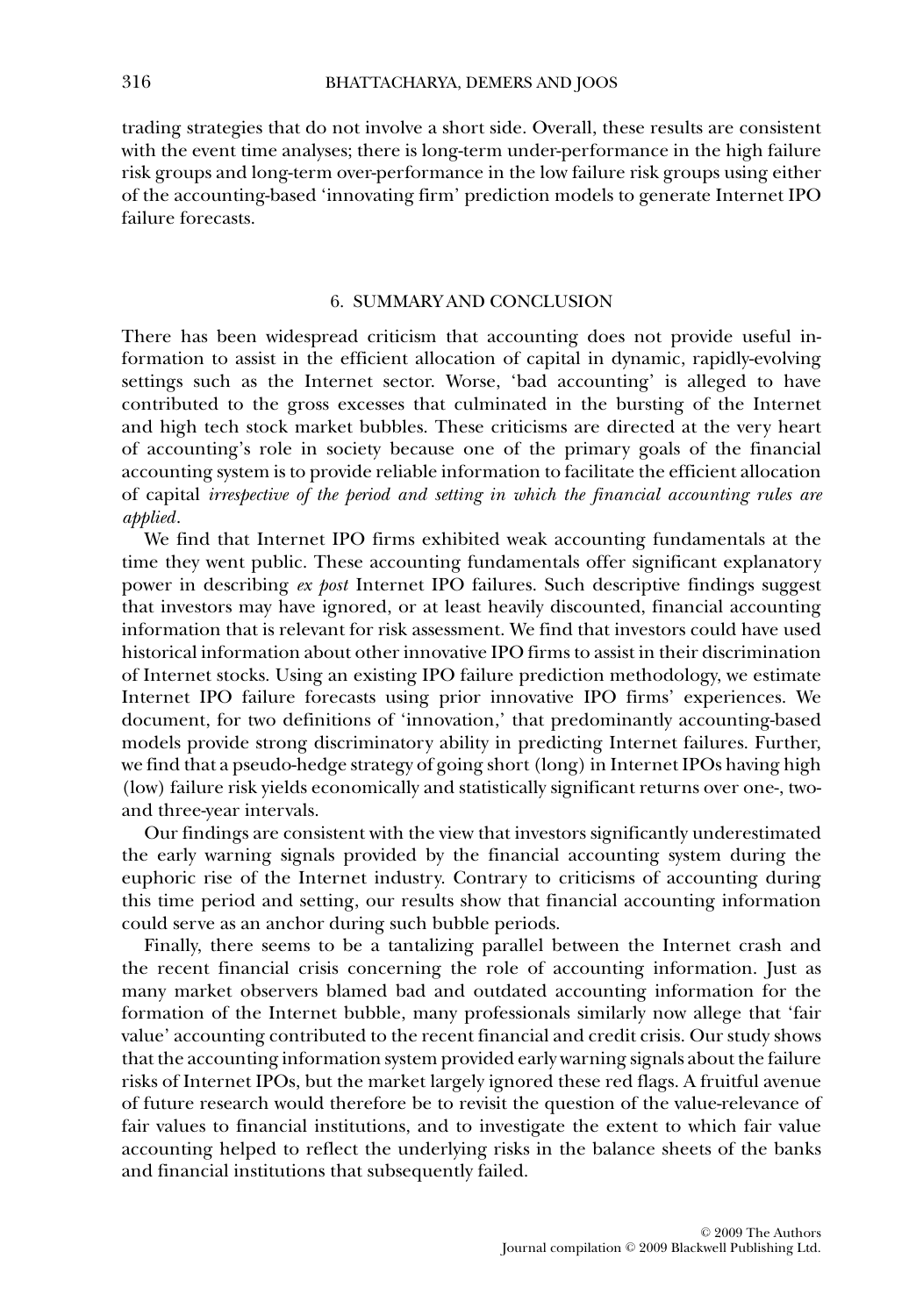# APPENDIX

# **Variable Definitions**<sup>36</sup>

| Variable                     | Definition                                                                                                                                                                         |
|------------------------------|------------------------------------------------------------------------------------------------------------------------------------------------------------------------------------|
| Big6-national auditor        | Indicator variable equal to 1 if the firm has a big 6 or national<br>auditor, 0 otherwise.                                                                                         |
| Buy-hold abnormal return     | Raw return minus the NASDAQ index holding return over the same<br>horizon.                                                                                                         |
| Carter-Manaster rank         | Underwriter reputation ranking developed in Carter and Manaster<br>(1990).                                                                                                         |
| Failure within 5 years       | Indicator variable equal to 1 if the firm failed within 5 years after<br>IPO, 0 otherwise.                                                                                         |
| Firm age at IPO              | Number of years since incorporation (measured on the IPO date).                                                                                                                    |
| Gross profit margin          | Total revenue (Data 12) minus cost of goods sold (Data 41), scaled<br>by total revenue and expressed as a percentage.                                                              |
| Hot issue market             | Average first day initial returns 90 days prior to a particular IPO.                                                                                                               |
| Insider ownership            | Combined ownership percentage of directors and executives after<br>IPO.                                                                                                            |
| IPO-day initial return       | Closing price on the IPO date less offer price, scaled by the offer<br>price (expressed as a percentage).                                                                          |
| <b>IPO</b> proceeds          | Proceeds from IPO (in December 2004, millions of dollars).                                                                                                                         |
| IPO vintage                  | Natural log of 1 plus number of months between March 1992 (IPO<br>month of AOL) and the IPO month of the firm.                                                                     |
| Leverage                     | Total liabilities (Data $6 - Data 216 - Data 38$ ) divided by the sum of<br>total assets (Data 6) plus IPO proceeds.                                                               |
| Lockup days                  | Number of days in the IPO lockup period.                                                                                                                                           |
| Log accumulated deficits     | Natural log of non-zero accumulated deficits (Data 36), 0 otherwise.                                                                                                               |
| LogRD                        | Natural log of 1 plus R&D expense in 2004 dollars (Data 46 - Data<br>388).                                                                                                         |
| LogSGA                       | Natural log of 1 plus selling, general & administrative expenses (Data<br>189) in Dec 2004 dollars.                                                                                |
| Market value at IPO          | Stock market capitalization at the close of trading on the IPO date<br>(in December 2004, millions of dollars).                                                                    |
| Negative income indicator    | Indicator variable equal to 1 if the firm has negative income before<br>extraordinary items (Data 18), 0 otherwise.                                                                |
| Offer price                  | IPO offer price (in Dec 2004 dollars).                                                                                                                                             |
| Raw return $(1, 2, 3$ years) | Cumulative holding period return until the earlier of the cumulation<br>horizon (1 or 2 or 3 years) or delisting.                                                                  |
| <b>Sales</b>                 | Total revenue (Data 12) in December 2004 dollars.                                                                                                                                  |
| SG&A                         | Selling, general & administrative expenses (Data 189) in Dec 2004<br>dollars.                                                                                                      |
| Strategic investor           | Indicator variable equal to 1 if the firm has a significant strategic<br>investor; i.e., another firm in the same industry is mentioned as<br>significant owner in the prospectus. |
| Venture-backed firm          | Indicator variable equal to 1 if the firm is VC funded, 0 otherwise.                                                                                                               |

36 Data numbers mentioned in the Appendix refer to data items included in the Compustat annual tape.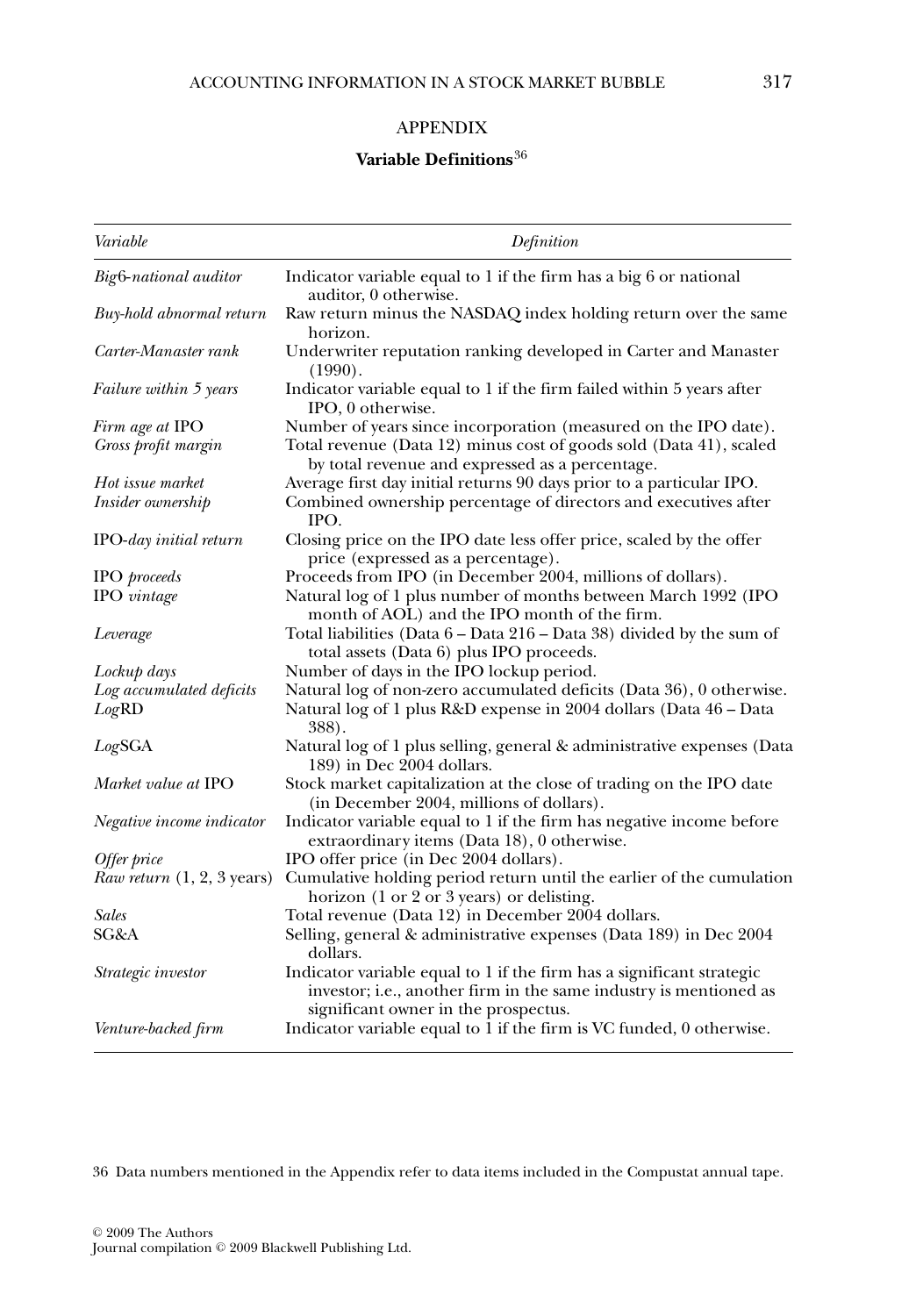#### **REFERENCES**

- Ackman, D. (2003), Bill Donaldson, Meet Frank Gavin, Forbes.com (http://www.forbes. com/2003/04/28/cx da 0428topnews.html).
- Altman, E.I. (1968), 'Financial Ratios, Discriminant Analysis, and the Prediction of Corporate Bankruptcy', *Journal of Finance*, Vol. 23, pp. 589–609.
- Ang, A., L. Gu and Y. Hochberg (2007), 'Is IPO Underperformance a Peso Problem?', *Journal of Financial and Quantitative Analysis*, Vol. 42, No. 3 (September), pp. 565–94.
- Barber, B.M. and T. Odean (2001), 'The Internet and the Investor', *Journal of Economic Perspectives*, Vol. 15, No. 1 (Winter), pp. 41–54.
- Beatty, R.P. (1993), 'The Economic Determinants of Auditor Compensation in the Initial Public Offerings Market', *Journal of Accounting Research*, Vol. 31, No. 2, pp. 294–302.
- ——— and J. Ritter (1986), 'Investment Banking, Reputation, and the Underpricing of Initial Public Offerings', *Journal of Financial Economics*, Vol. 15, Nos. 1&2, pp. 213–32.
- Biddle, G., G. Seow and A. Siegel (1995), 'Relative Versus Incremental Information Content', *Contemporary Accounting Research*, Vol. 12, No. 1, pp. 1–23.
- Bowen, R., A. Davis and S. Rajgopal (2002), 'Determinants of Revenue-Reporting Practices for Internet Firms', *Contemporary Accounting Research*, Vol. 19, No. 4, pp. 523–62.
- Brav, A. and P. Gompers (1997), 'Myth or Reality? The Long-Run Underperformance of Initial Public Offerings: Evidence from Venture and Nonventure Capital-Backed Companies', *Journal of Finance*, Vol. 52, No. 5, pp. 1791–821.
	- ———- ———- (2003), 'The Role of Lockups in Initial Public Offerings', *The Review of Financial Studies*, Vol. 16, No. 1, pp. 1–29.
	- ———, C. Geczy and P. Gompers (2000), 'Is the Abnormal Return Following Equity Issuance Anomalous?', *Journal of Financial Economics*, Vol. 56, No. 2, pp. 209–49.
- Brunnermeier, M. and S. Nagel (2004), 'Hedge Funds and the Technology Bubble', *Journal of Finance*, Vol. 59, No. 5, pp. 2013–40.
- Bushman, R. and A. Smith (2001), 'Financial Accounting Information and Corporate Governance', *Journal of Accounting and Economics*, Vol. 32, Nos. 1–3 (December), pp. 237–333.
- Campbell, J.Y., J. Hilscher and J. Szilagyi (2008), 'In Search of Distress Risk', *Journal of Finance*, Vol. 63, No. 6 (December), pp. 2899–939.
- Carter, R.B. and S. Manaster (1990), 'Initial Public Offerings and Underwriter Reputation', *Journal of Finance*, Vol. 45, No. 4 (September), pp. 1045–67.
- Cassidy, J. (2002), *dot.con: The Greatest Story Ever Sold* (Harper Collins, New York).
- Chahine, S., I. Filatotchev and M. Wright (2007), 'Venture Capitalists, Business Angels, and Performance of Entrepreneurial IPOs in the UK and France', *Journal of Business Finance & Accounting* , Vol. 34, Nos. 3&4 (April/May), pp. 505–28.
- Chan, L.K.C., J. Lakonishok and T. Sougiannis (2001), 'The Stock Market Valuation of R&D Expenditures', *Journal of Finance*, Vol. 56, No. 6 (December), pp. 2431–56.
- Chava, S. and R. Jarrow (2004), 'Bankruptcy Prediction with Industry Effects', *Review of Finance*, Vol. 8, No. 4, pp. 537–69.
- Coakley, J., L. Hadass and A. Wood (2007), 'Post-IPO Performance, Venture Capital and the Bubble Years', *Journal of Business Finance & Accounting* , Vol. 34, Nos. 9&10 (November/December), pp. 1423–46.
- Collins, D. and P. Hribar (2002), 'Errors in Estimating Accruals: Implications for Empirical Research', *Journal of Accounting Research*, Vol. 40, No. 1 (March), pp. 105–34.
- *Dallas Morning News* (1997), 'Technology Report: AOL's Case Says Most Internet Firms Will Fail', *The Dallas Morning News*.
- Davis, A. (2002), 'The Value-Relevance of Revenues for Internet Firms: Does Reporting Grossed-up or Barter Revenue Make a Difference?', *Journal of Accounting Research*, Vol. 40, No. 2 (May), pp. 445–77.
- Demers, E. and P. Joos (2007), 'IPO Failure Risk', *Journal of Accounting Research*, Vol. 45, No. 2 (May), pp. 333–71.
	- ——— and B. Lev (2001), 'A Rude Awakening: Internet Shakeout in 2000', *Review of Accounting Studies*, Vol. 6, Nos. 2&3 ( June/September), pp. 331–59.
	- ——— and K. Lewellen (2003), 'The Marketing Role of IPOs: Evidence from Internet Stocks', *Journal of Financial Economics*, Vol. 68, No. 3 ( June), pp. 413–37.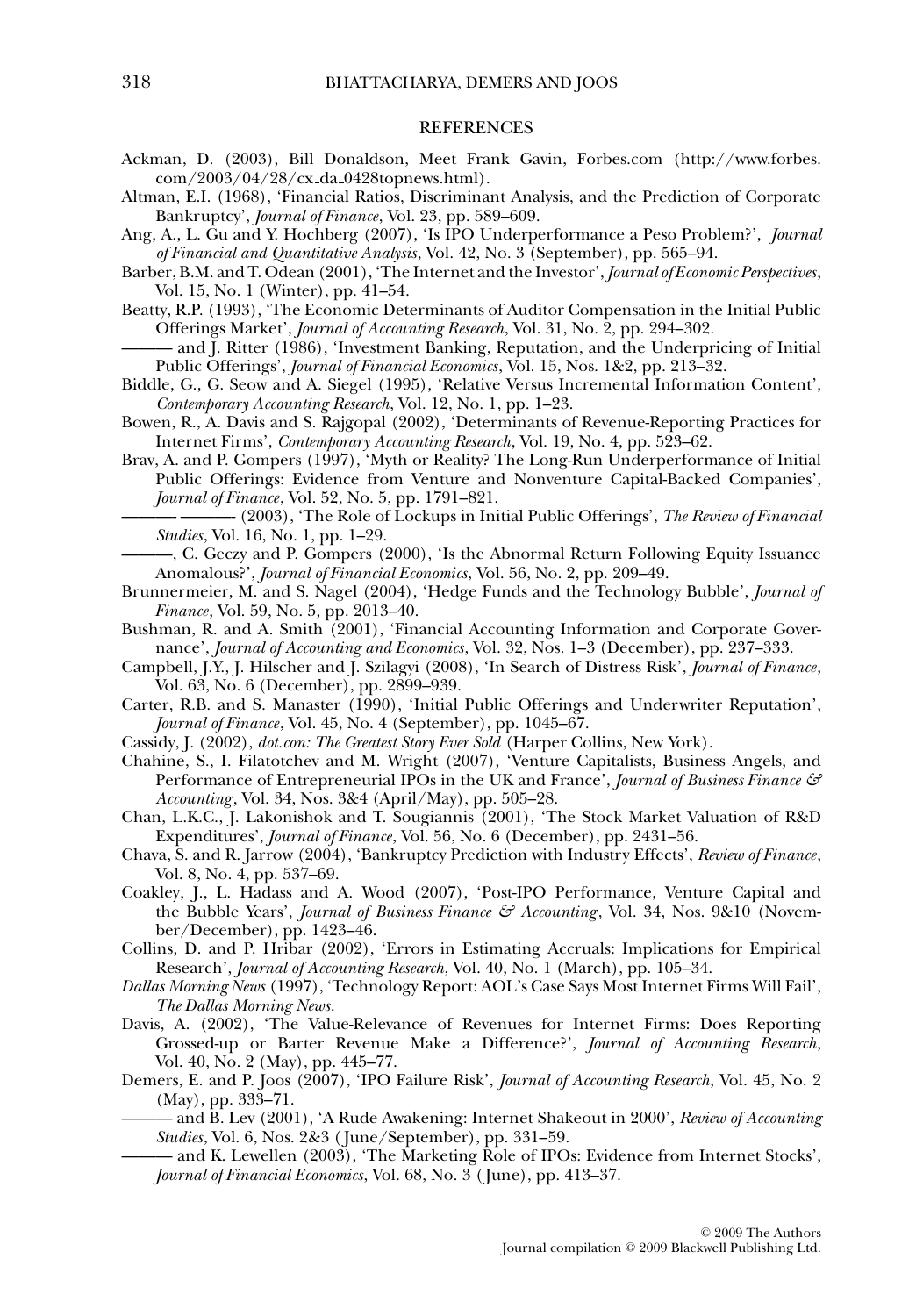- Dichev, I.D. (1998), 'Is the Risk of Bankruptcy a Systematic Risk?', *Journal of Finance*, Vol. 53, No. 3 ( June), pp. 1131–47.
- Edwards, A.K. and K. Weiss Hanley (2007), 'Short Selling in Initial Public Offerings', Working Paper (Securities and Exchange Commission).
- Evans, L. Jr. (2003), *Why The Bubble Burst: US Stock Market Performance Since 1982* (Edward Elgar, Northampton, MA).
- Fama, E. and K. French (2004), 'New Lists: Fundamentals and Survival Rates', *Journal of Financial Economics*, Vol. 73, No. 2 (August), pp. 229–69.
- Fernando, C., S. Krishnamurthy and P. Spindt (2004), 'Are Share Price Levels Informative? Evidence from the Ownership, Pricing, Turnover and Performance of IPO Firms', *Journal of Financial Markets*, Vol. 7, pp. 377–403.
- Francis, J. and K. Schipper (1999), 'Have Financial Statements Lost Their Relevance?' *Journal of Accounting Research*, Vol. 37, No. 2 (Autumn), pp. 319–52.

——— ——— and L. Vincent (2003), 'The Relative and Incremental Explanatory Power of Earnings and Alternative (to Earnings) Performance Measures for Returns', *Contemporary Accounting Research*, Vol. 20, No. 1 (Spring), pp. 121–64.

Galbraith, J.K. (1993), *A Short History of Financial Euphoria* (Whittle Books, New York).

Gates, B. (1995), 'The Internet', Bill Gates' Website (Microsoft, August 15).

- Gompers, P. (1996), 'Grandstanding in the Venture Capital Industry', *Journal of Financial Economics*, Vol. 42, No. 1 (September), pp. 133–56.
- Graham, J.R., C.R. Harvey and S. Rajgopal (2005), 'The Economic Implications of Corporate Financial Reporting', *Journal of Accounting & Economics*, Vol. 40, Nos. 1–3 (December), pp. 3–73.
- Greenspan, A. (1999), Testimony of the Federal Reserve Chairman Before the US Senate Budget Committee ( January 28, Washington, DC).

Griffin, J., J. Harris and S. Topaloglu (2006), 'Who Drove and Burst the Tech Bubble?' Working Paper (UT Austin).

Guo, R.-J., B. Lev and C. Shi (2006), 'Explaining the Short- and Long-Term IPO Anomalies in the US by R&D', *Journal of Business Finance & Accounting* , Vol. 33, Nos. 3&4 (April/May), pp. 550–79.

Hensler, D., R. Rutherford and T. Springer (1997), 'The Survival of Initial Public Offerings in the Aftermarket', *Journal of Financial Research*, Vol. 20, No. 1 (Spring), pp. 93–110.

Hosmer, D.W. and S. Lemeshow (2000), *Applied Logistic Regression* (Wiley-Interscience, New York).

- Ibbotson, R. and J. Jaffe (1975), 'Hot Issue' Markets', *Journal of Finance*, Vol. 30, No. 4 (September), pp. 1027–42.
- Jain, B. and O. Kini (1994), 'The Post-Issue Operating Performance of IPO Firms', *Journal of Finance*, Vol. 49, No. 5 (December), pp. 1699–726.

——— ——— (1999), 'The Life Cycle of Initial Public Offering Firms', *Journal of Business Finance & Accounting* , Vol. 26, Nos. 9&10 (November/December), pp. 1281–307.

- $-$  (2000), 'Does the Presence of Venture Capitalists Improve the Survival Profile of IPO Firms?' *Journal of Business Finance & Accounting* , Vol. 27, Nos. 9&10 (November/December), pp. 1139–76.
- Jensen, M. and W. Meckling (1976), 'Theory of the Firm: Managerial Behavior, Agency Costs and Ownership Structure', *Journal of Financial Economics*, Vol. 3, pp. 305–60.
- Kindleberger, C.P. (2000), *Manias, Panics, and Crashes: A History of Financial Crises* (Wiley).

Klepper, S. (2002), 'Firm Survival and the Evolution of Oligopoly', *Rand Journal of Economics*, Vol. 33, No. 1 (Spring), pp. 37–61.

——— and K.L. Simons (2000), 'The Making of an Oligopoly: Firm Survival and Technological Change in the Evolution of the U.S. Tire Industry', *Journal of Political Economy*, Vol. 108, No. 4 (August), pp. 728–60.

- Krugman, P.R. (2004), *The Great Unraveling: Losing Our Way in the New Century* (W.W. Norton & Company).
- Leibowitz, A. (2000), 'Climbing High Into the New Century: Venture Capitalists Raise and Spend More Capital Than Ever in 1999', *Venture Capital Journal.*
- Leland, H. and D. Pyle (1977), 'Information Asymmetries, Financial Structure, and Financial Intermediation', *Journal of Finance*, Vol. 32, No. 2 (May), pp. 371–87.

<sup>C</sup> 2009 The Authors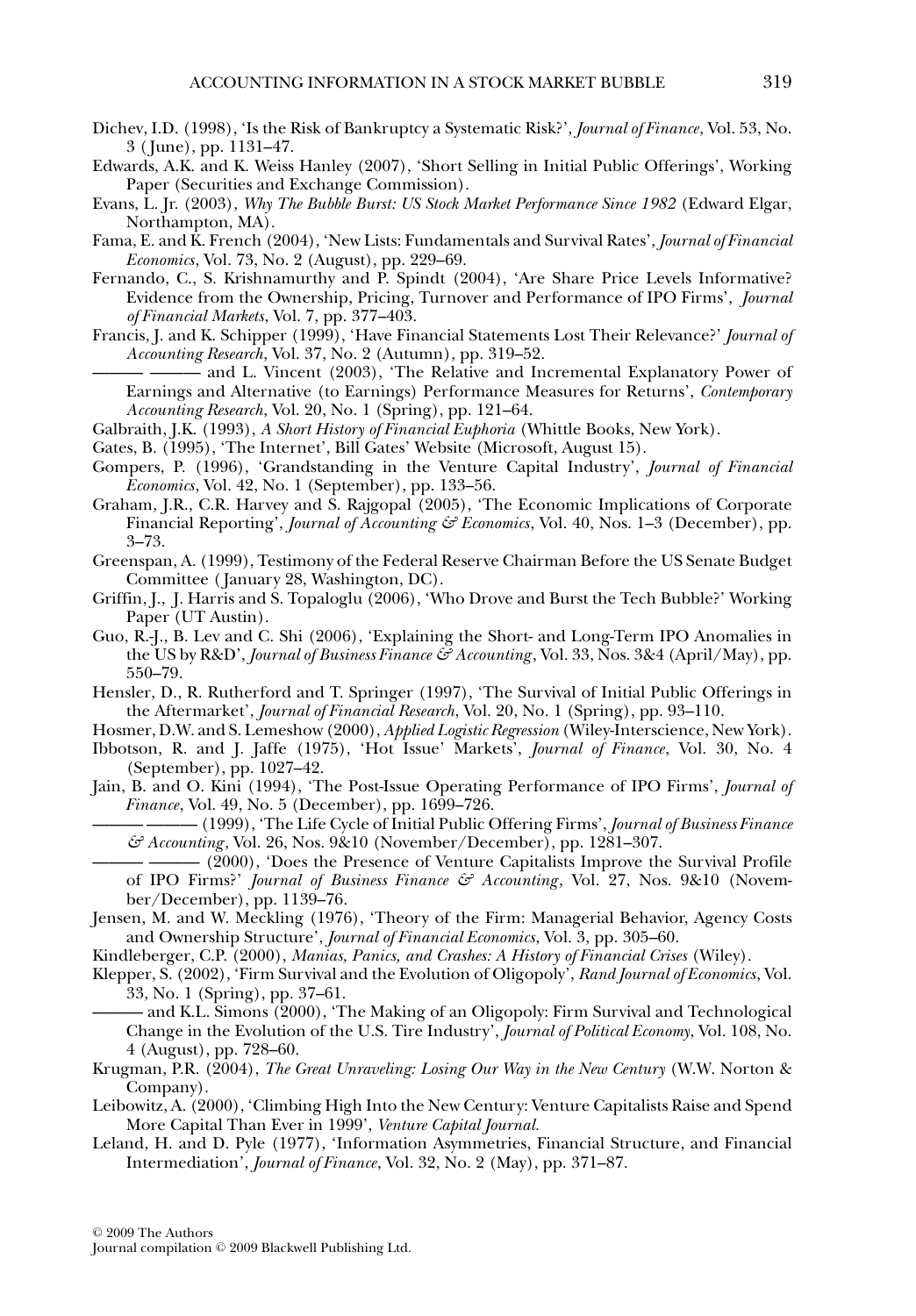- Lev, B. and P. Zarowin (1999), 'The Boundaries of Financial Reporting and How to Extend Them', *Journal of Accounting Research*, Vol. 37, No. 2 (Autumn), pp. 353–85.
- Liu, J., D. Nissim and J. Thomas (2002), 'Equity Valuations Using Multiples', *Journal of Accounting Research*, Vol. 40, No. 1 (March), pp. 135–72.
- Loughran, T. and J.R. Ritter (2004), 'Why Has IPO Underpricing Changed Over Time?', *Financial Management*, Vol. 33, No. 3 (Autumn), pp. 5–37.
- Lyon, J.D., B.M. Barber and C.-L. Tsai (1999), 'Improved Methods for Tests of Long-Run Abnormal Stock Returns', *Journal of Finance*, Vol. 54, No. 1 (February), pp. 165– 201.
- Mahar, M. (2003), *Bull! A History of the Boom, 1982–1999* (HarperCollins).
- Mazzucato, M. (2002), 'The PC Industry: New Economy or Early Life-Cycle?', *Review of Economic Dynamics*, Vol. 5, pp. 318–45.
- Megginson, W.L and K.A. Weiss (1991), 'Venture Capitalist Certification in Initial Public Offerings', *Journal of Finance*, Vol. 46, No. 3 ( July), pp. 879–903.
- Michaely, R. and W.H. Shaw (1995), 'Does the Choice of Auditor Convey Quality in an Initial Public Offering?' *Financial Management*, Vol. 24, No. 3 (Autumn), pp. 15–30.
- Morgan Stanley Dean Witter (2002), *The Technology IPO Yearbook: 8th Edition* (Morgan Stanley Equity Research, New York).
- Ofek, E. and M. Richardson (2003), 'Dot Com Mania: The Rise and Fall of Internet Stock Prices', *Journal of Finance*, Vol. 58, No. 3 ( June), pp. 1113–37.
- Ohlson, J. (1980), 'Financial Ratios and the Probabilistic Prediction of Bankruptcy', *Journal of Accounting Research*, Vol. 18, No. 1 (Spring), pp. 109–31.
- Peel, M. (2001), 'Big Five Make Rare Show of Solidarity', *Financial Times* (December 6, p. 29).
- Penman, S. (2003), 'The Quality of Financial Statements: Perspectives from the Recent Stock Market Bubble', *Accounting Horizons*, Vol. 17, pp. 77–96.
- Peristiani, S. (2003), 'Evaluating the Riskiness of Initial Public Offerings: 1980–2000', Working Paper (Federal Reserve Bank of New York).
- Perkins, A.B. and M.C. Perkins (1999), *The Internet Bubble: Inside the Overvalued World of High Tech Stocks* (Harper, New York).
- Ritter, J. (2001), 'Foreword', in T. Ljungqvist and A. Jenkinson (eds.), *Going Public: The Theory and Evidence on How Companies Raise Equity Finance* (Oxford University Press, Oxford).
	- ——— (1991), 'The Long-Run Performance of Initial Public Offerings', *Journal of Finance*, Vol. 46, No. 1 (March), pp. 3–27.
	- ——— and I. Welch (2002), 'A Review of IPO Activity, Pricing, and Allocations', *Journal of Finance*, Vol. 57, No. 4 (August), pp. 1795–828.
- Scholz, H. and M. Wilkens (2006), 'Interpreting Sharpe Ratios: The Market Climate Bias', *Finance Letters* (forthcoming).
- Schultz, P. (1993), 'Unit Initial Public Offerings', *Journal of Financial Economics*, Vol. 34, No. 2 (October), pp. 199–229.
- Seguin, P. and M. Smoller (1997), 'Share Price and Mortality: An Empirical Evaluation of Newly Listed Nasdaq Stocks', *Journal of Financial Economics*, Vol. 45, No. 3 (September), pp. 333–63.
- Sharpe, W.F. (1994), 'The Sharpe Ratio', *Journal of Portfolio Management*, Vol. 21, No. 1 (Fall), pp. 49–58.
- Shiller, R.J. (2000). *Irrational Exuberance* (Princeton University Press, Princeton, New Jersey).
- Shumway, T. (2001), 'Forecasting Bankruptcy More Accurately: A Simple Hazard Model', *Journal of Business*, Vol. 74, No. 1 (January), pp. 101–24.
	- ——— and V.A. Warther (1999), 'The Delisting Bias in CRSP's Nasdaq Data and its Implications for the Size Effect', *Journal of Finance*, Vol. 54, No. 6 (December), pp. 2361–79.
- Stiglitz, J. (2003), *The Roaring Nineties: A New History of the World's Most Prosperous Decade* (W.W. Norton & Company, New York).
- Stuart, T. (2000), 'Interorganizational Alliances and the Performance of Firms: A Study of Growth and Innovation Rates in a High-Technology Industry', *Strategic Management Journal*, Vol. 21, No. 8 (August), pp. 791–811.
- Titman, S. and B. Trueman (1986), 'Information Quality and the Valuation of New Issues', *Journal of Accounting and Economics*, Vol. 8, No. 2 (June), pp. 159–72.
- Trueman, B., F.M.H Wong and X.-J. Zhang (2001), 'Back to Basics: Forecasting the Revenues